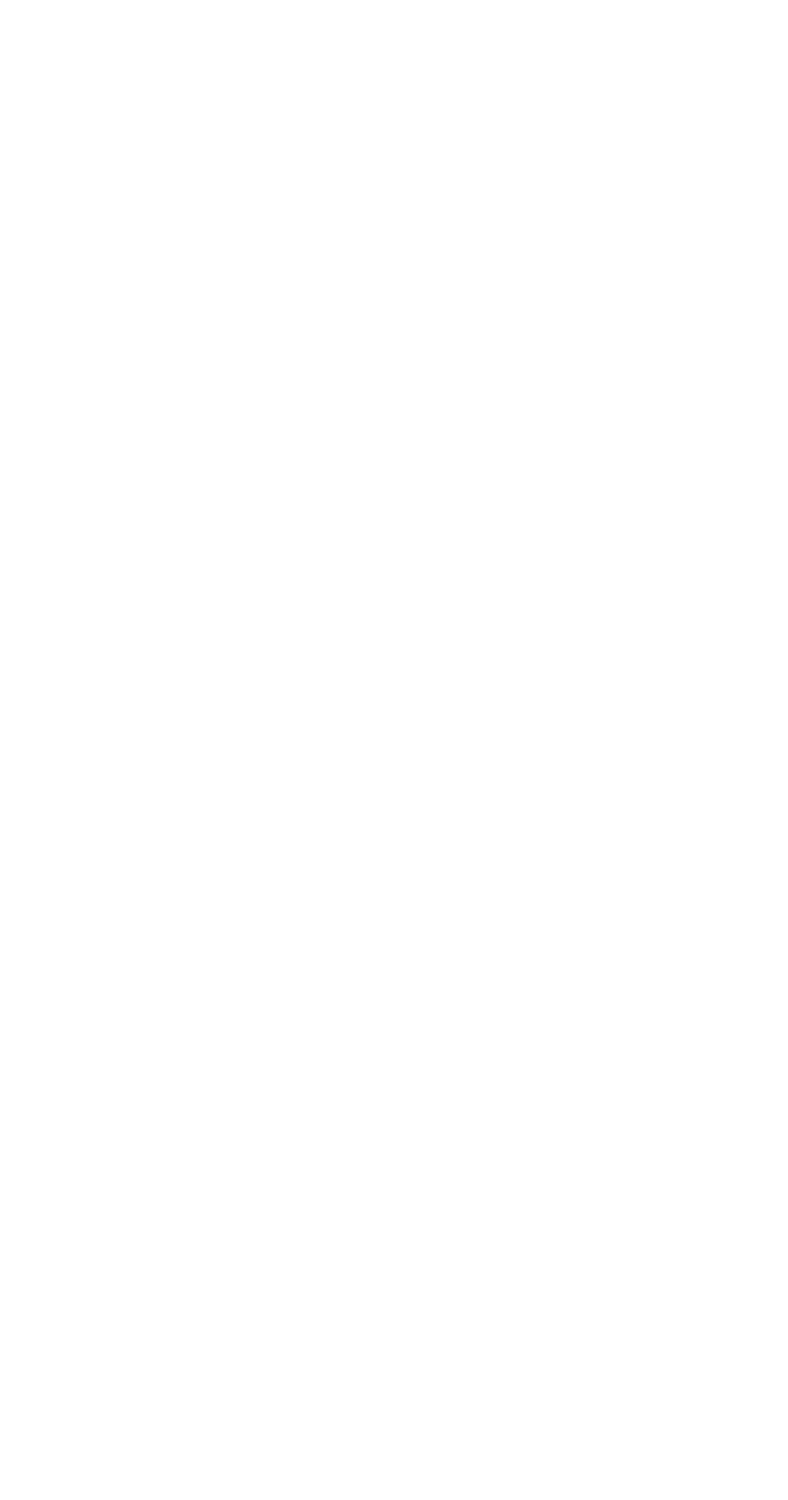

# **Application**

ELEKTRA BET heating cables are designed to protect concrete mixtures poured and curing in temperatures below 0°C.

- They protect concrete mixtures from heat loss and do not let the surface of concrete freeze.
- They speed up the process of concrete curing.

The heating cables provide heat to concrete mixtures and keep their temperature above 0°C, until the concrete has reached the required mechanical strength.

Utilising a controller, measuring the temperature of concrete mixtures will stop concrete from overdrying or freezing. The heating cables are attached to reinforcement. After concrete has cured, the power supply must be switched off and the power supply conductors  $-$  cut off.

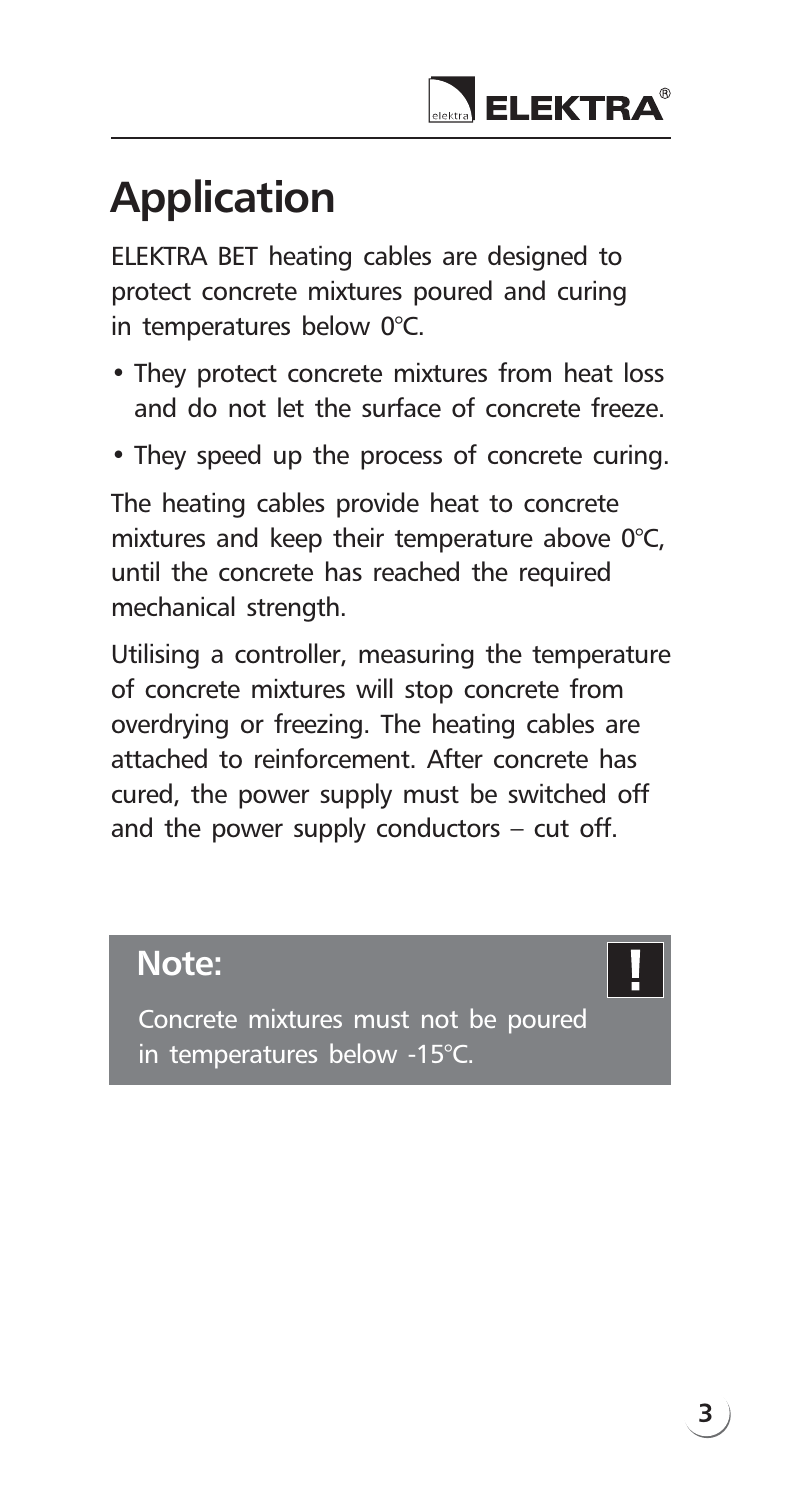#### *Heating Cables ELEKTRA*

### **Characteristics**

ELEKTRA BET heating cables

• are terminated with a 2.0 m long power supply conductor with a 16A hermetic plug

| • specific power output:             | 32W/m<br>and 40W/m |
|--------------------------------------|--------------------|
| • power supply:                      | 230V 50/60Hz       |
| • external diameter:                 | $\varnothing$ 5mm  |
| • min. radius of cable's bending: 5D |                    |

• the cables are screened, and their connection to the construction switchboard equipped with a residual current device constitutes effective anti-shock protection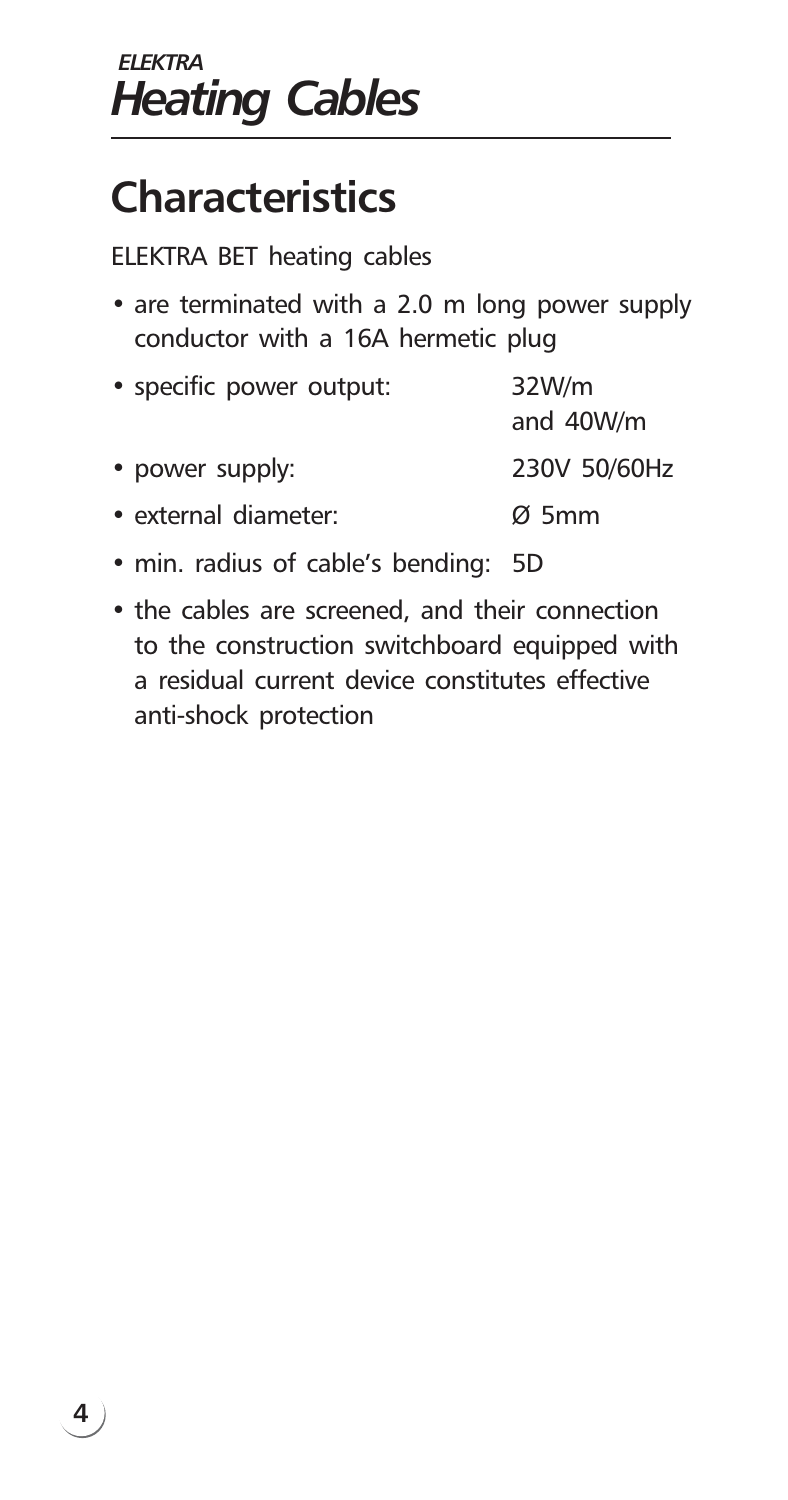



- **D** ELEKTRA BET heating cable
- 2 "cold tail" power supply conductor
- **3** connecting joint between the power supply conductor and the heating cable
- label 4
- $\bullet$  end joint
- **6** hermetic plug

#### **Note:**

**Do not** attempt to apply ELEKTRA BET heating cables for any other purposes other than warming up concrete mixtures.

**Never** cut or shorten the heating cable.

Heating cables **must not** touch or cross.

**Never** stretch or strain the cable excessively, nor hit it with sharp tools.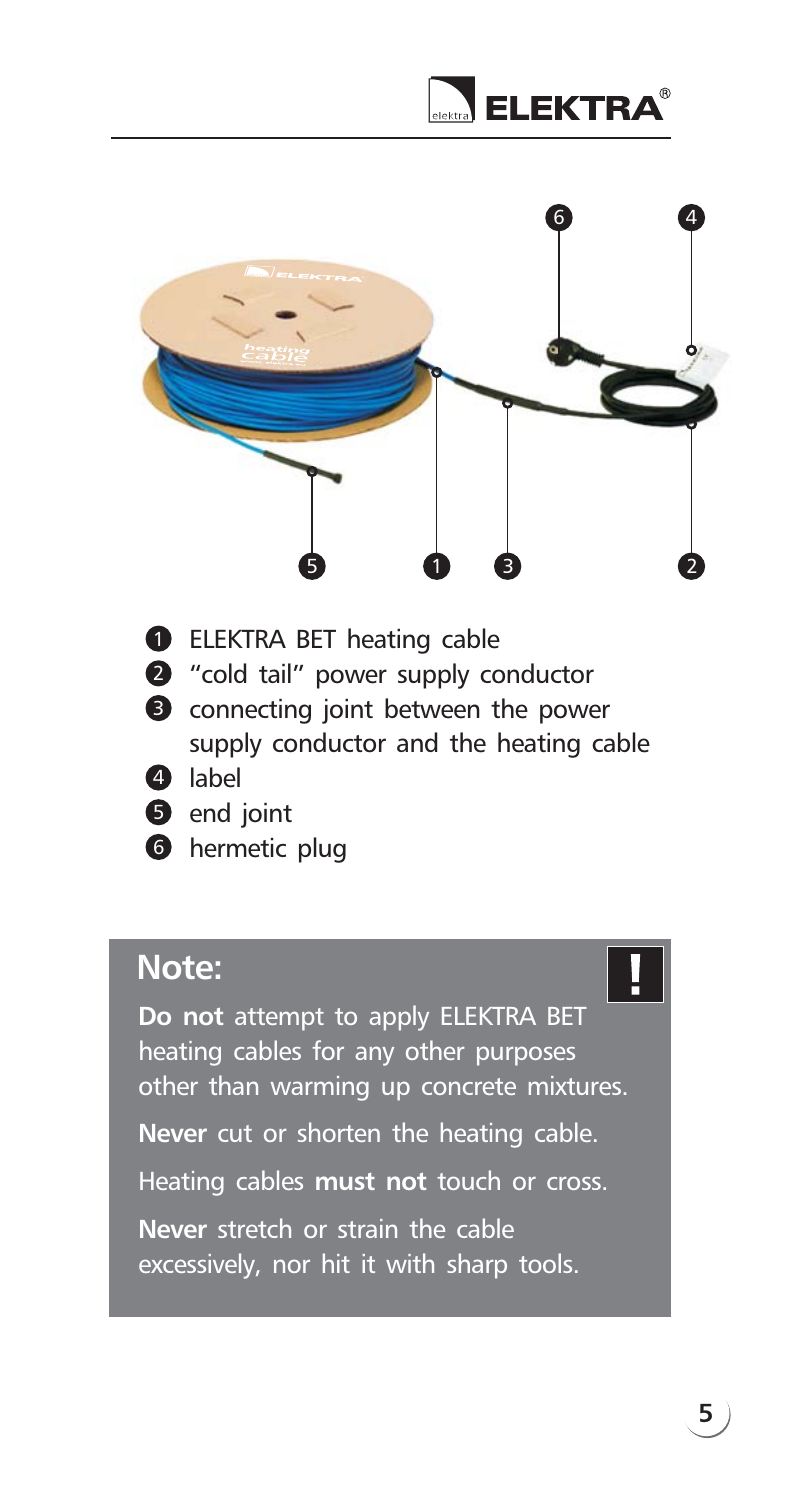#### *Heating Cables ELEKTRA*

## **General information**

**Pouring concrete mixtures in temperatures below 0°C is only possible for warm concrete mixtures.**

When heating concrete mixtures poured and then curing in temperatures below 0°C, assess the required heating power per  $m<sup>2</sup>$  and the area of a concrete requiring heat. The heating output depends on:

- application of covers, such as tarpaulin, foil or non-woven fabrics to shelter formwork or directly concrete mixtures, protecting concrete surface against wind
- application of thermal protection with insulation material preventing heat loss from concrete surface
- the material formwork is made of (plywood, steel)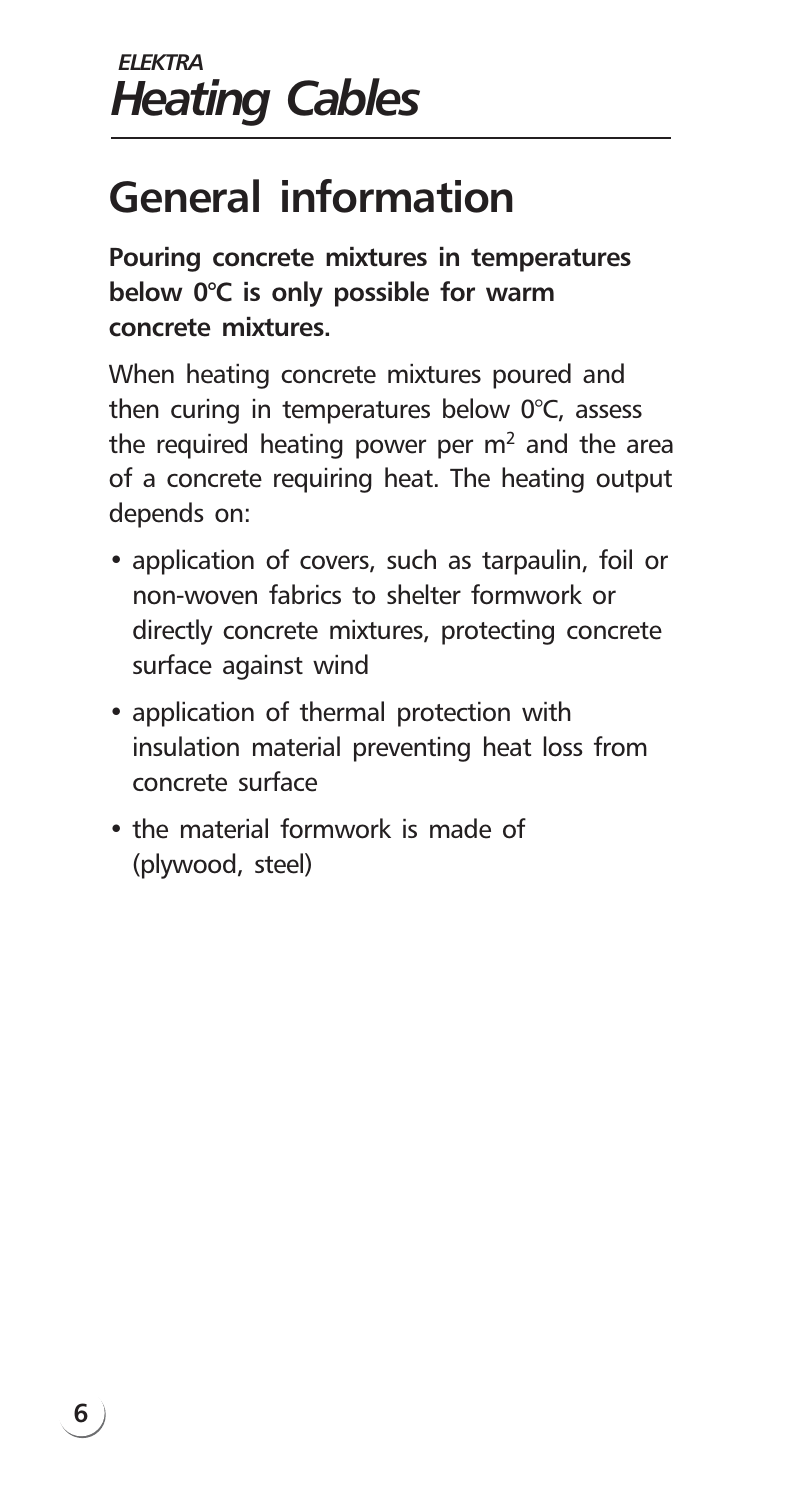

#### **Suggested heating output of the heating cables** per m<sup>2</sup> of the heated surface of a concrete element

| <b>Type</b><br>οf<br>formwork | Method of<br>protection of<br>the concrete<br>mixture surface<br>against<br>heat loss              | Specific<br>heating<br>output<br>$\left[\frac{W}{m^2}\right]$ | Spacing<br>hetween<br>cables<br>[cm] |
|-------------------------------|----------------------------------------------------------------------------------------------------|---------------------------------------------------------------|--------------------------------------|
| plywood                       | insulating<br>material 50mm<br>thick,<br>covered with<br>tarpaulin, foil<br>or non-woven<br>fabric | 75                                                            | 50                                   |
| steel                         | insulating<br>material 50mm<br>thick,<br>covered with<br>tarpaulin or<br>non-woven<br>fabric       | 100                                                           | 40                                   |
| plywood                       | no<br>protection                                                                                   | 150                                                           | 25                                   |
| steel                         | no<br>protection                                                                                   | 200                                                           | 20                                   |

The place especially vulnerable to freezing in case of concrete mixture is the contact surface touching the previously poured concrete element. In such places, decrease the cable spacing recommended in the table by half. Negative influence of frozen concrete elements where concrete mixtures will be poured can be limited by:

- application of concrete mixtures of min. temperature +15°C
- spot unfreezing of the frozen concrete element with hot air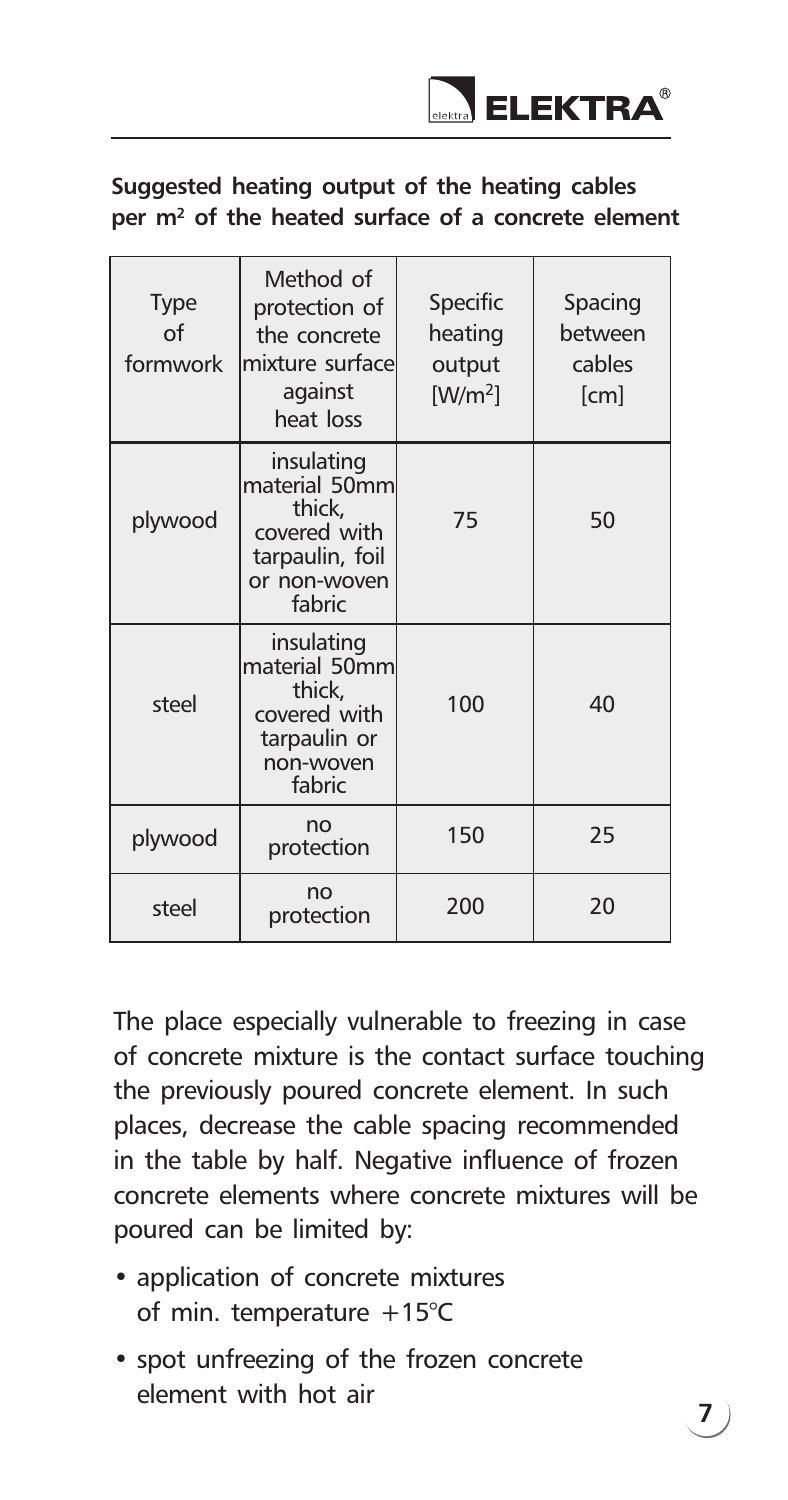# **Calculating the area of a concrete element**

The area of a pole, beam or pillar to be heated should be calculated as their perimeter multiplied by their height (length).

In concrete walls, heating cables should be laid on both sides of the wall.

In ceilings with bottom reinforcement only, heating cables should be laid on bottom reinforcement, and the upper surface of the ceiling must be protected, at least with a cover.

Rims of ceiling, located on poles or concrete walls executed earlier – therefore significantly cooled down, are especially vulnerable to freezing.

In such places it is recommended to lay heating cables with decreased spacing. In ceilings thicker than 25cm, also the upper part of the ceiling must be heated – if possible (upper ceiling reinforcement present), otherwise, it is necessary (except for the cover) to provide thermal insulation laid on the surface of the ceiling.

**Heating cables on the surface of a concrete should be placed symmetrically (if possible).**

**It influences positively the even temperature distribution, and – therefore – does not cause appearance of stresses.**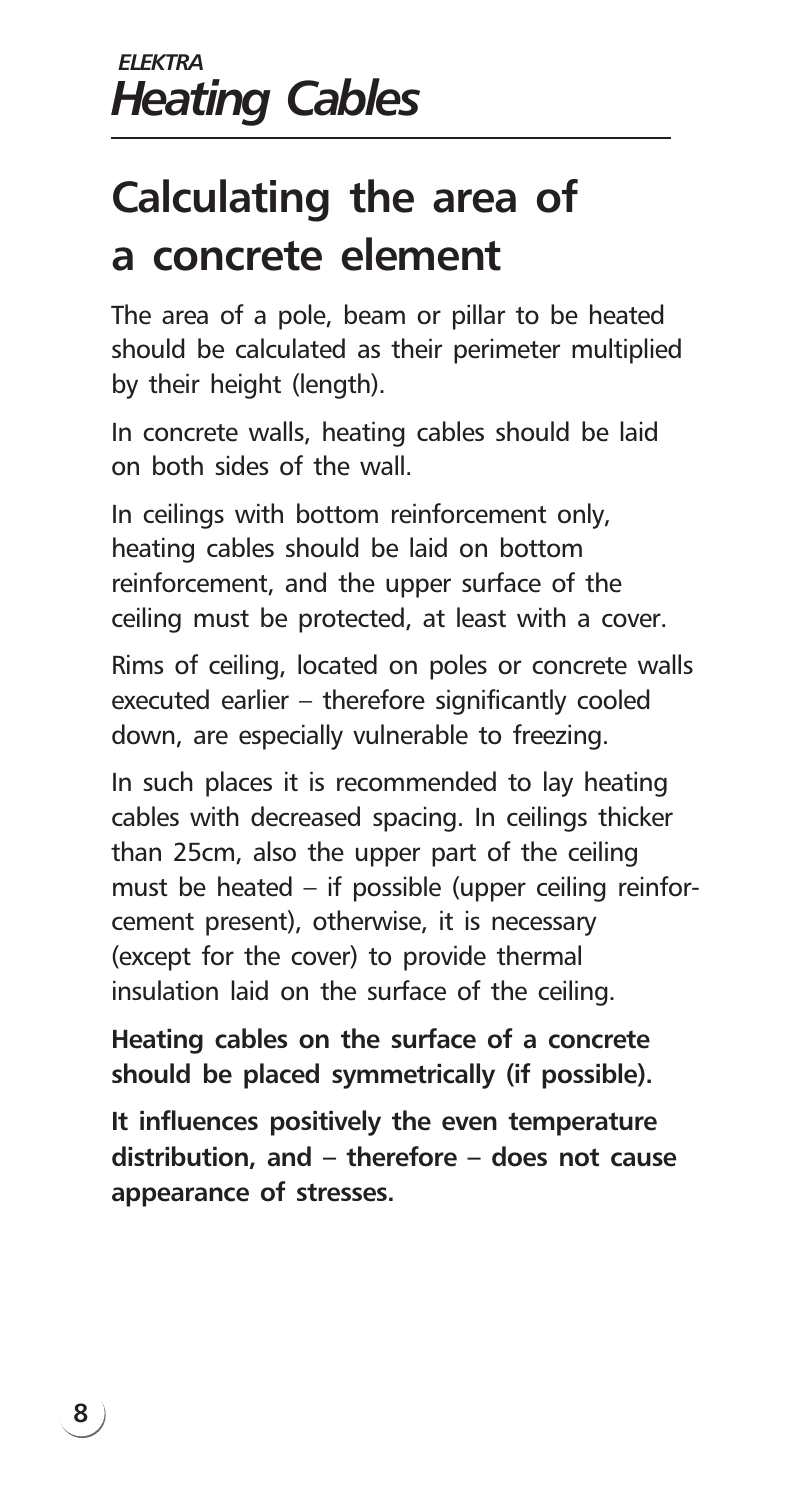

**Installing heating cables on a concrete pillar**

**ELEKTRA**<sup>®</sup>

**On a pole or beam the number of cables must not be lower than 4. Laying heating cables on a concrete pillar – cables must be laid to maintain axial symmetry.**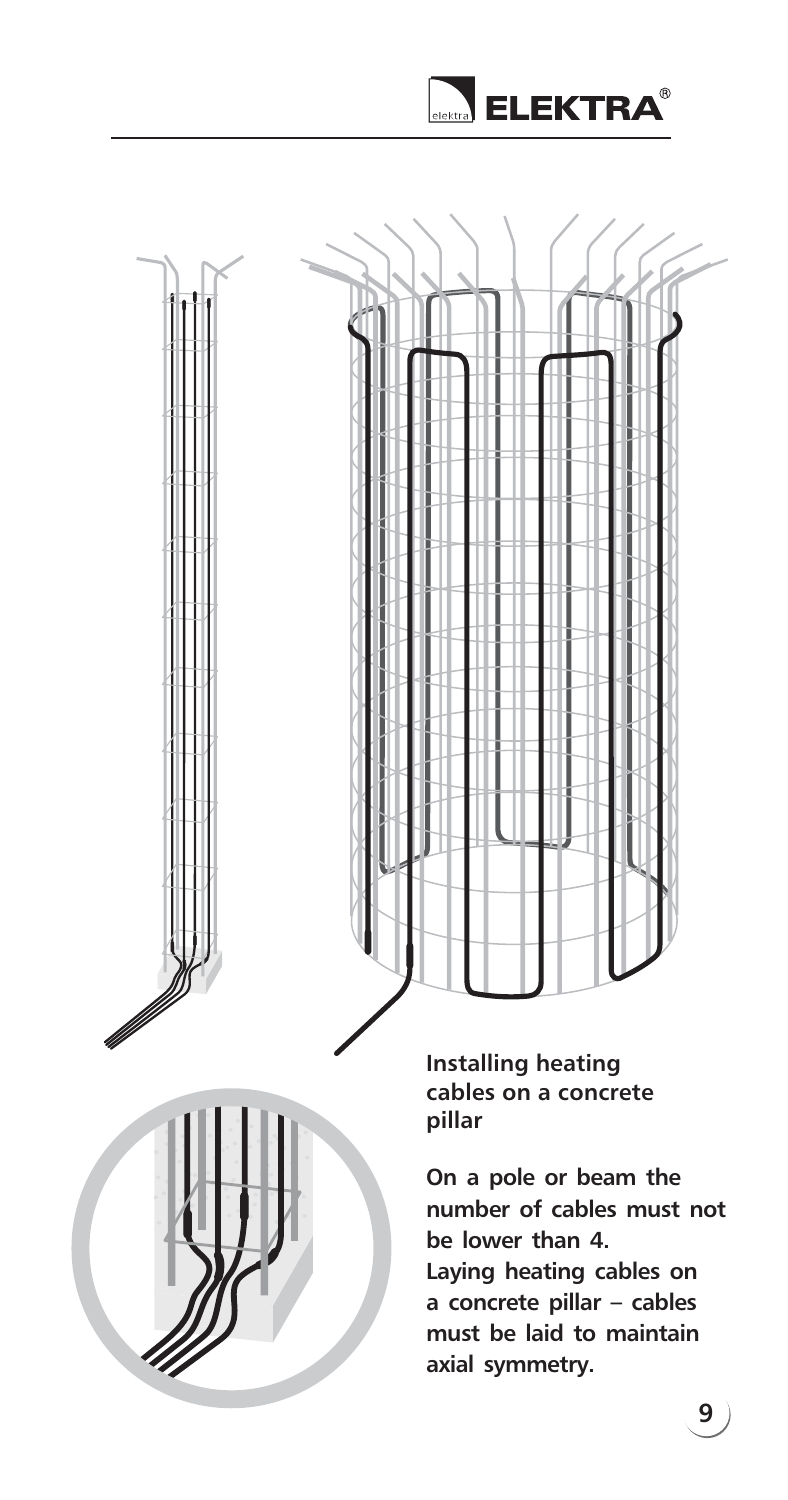#### *Heating Cables ELEKTRA*



**Laying heating cables in a ceiling with bottom reinforcement, based on an earlier executed concrete wall**

### **Installation**

#### **Note:**

Before their installation, heating cables should be stored in temperatures above 0°C, to maintain flexibility during the actual installation.

Attach ELEKTRA BET heating cables to stirrups, distribution bars or construction reinforcement. Maintain previously determined spacing between cables.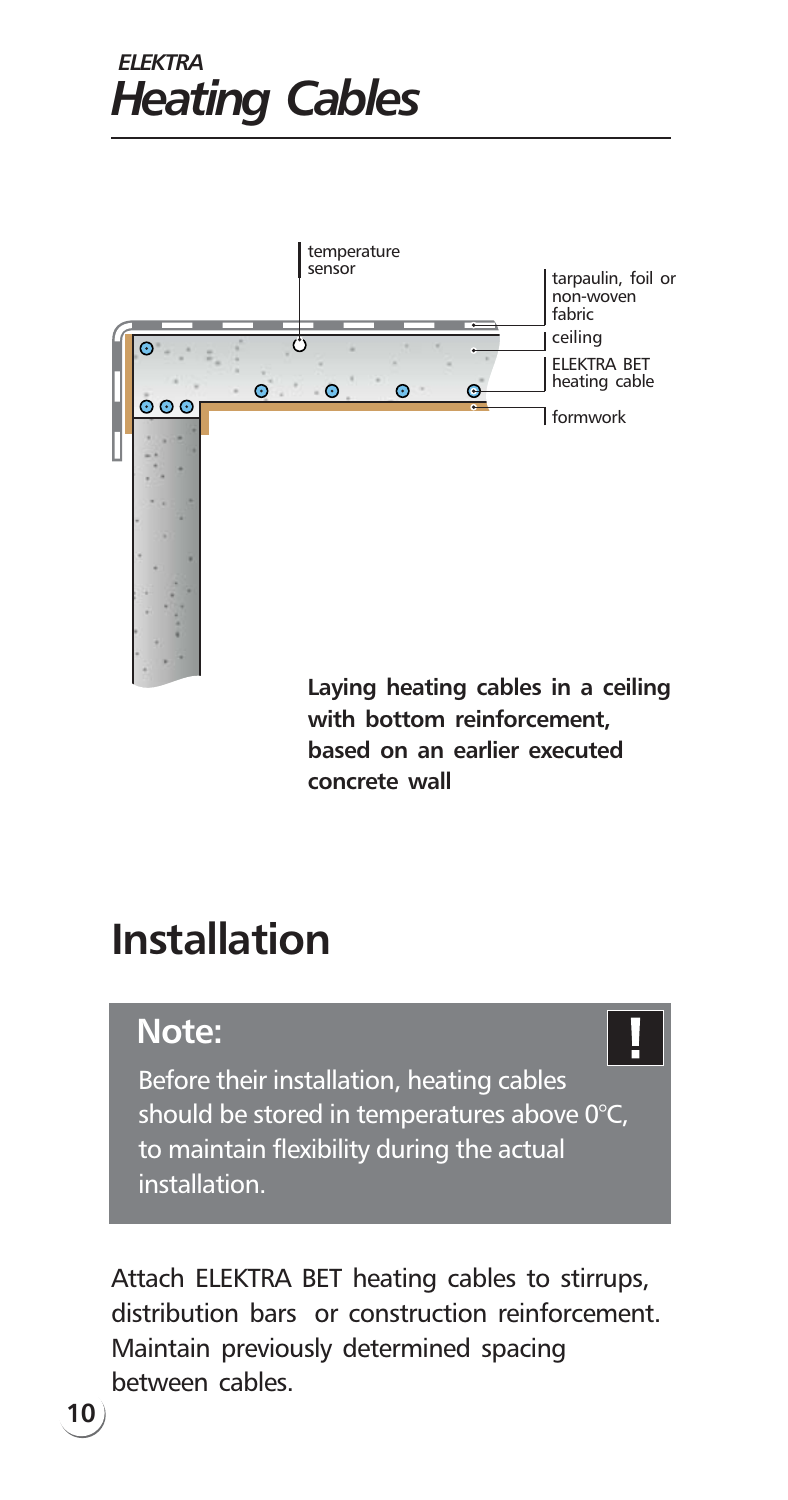

The cables should be fixed so that the distance from the formwork surface is not lower than 25mm.

#### **Note:**

Heating cables can cross with construction reinforcement, but must not be laid along reinforcement bars in the distance lower than the required thickness of the envelope of reinforcement bars.

Use plastic cable ties, min. 2.5mm wide. Spacing between fixings should not exceed 30cm.

# **Check**

To ensure that the heating cable has not been damaged during installation, perform the following tests:

- resistance of the heating core
- insulation resistance



**Measurement of the heating core's resistance**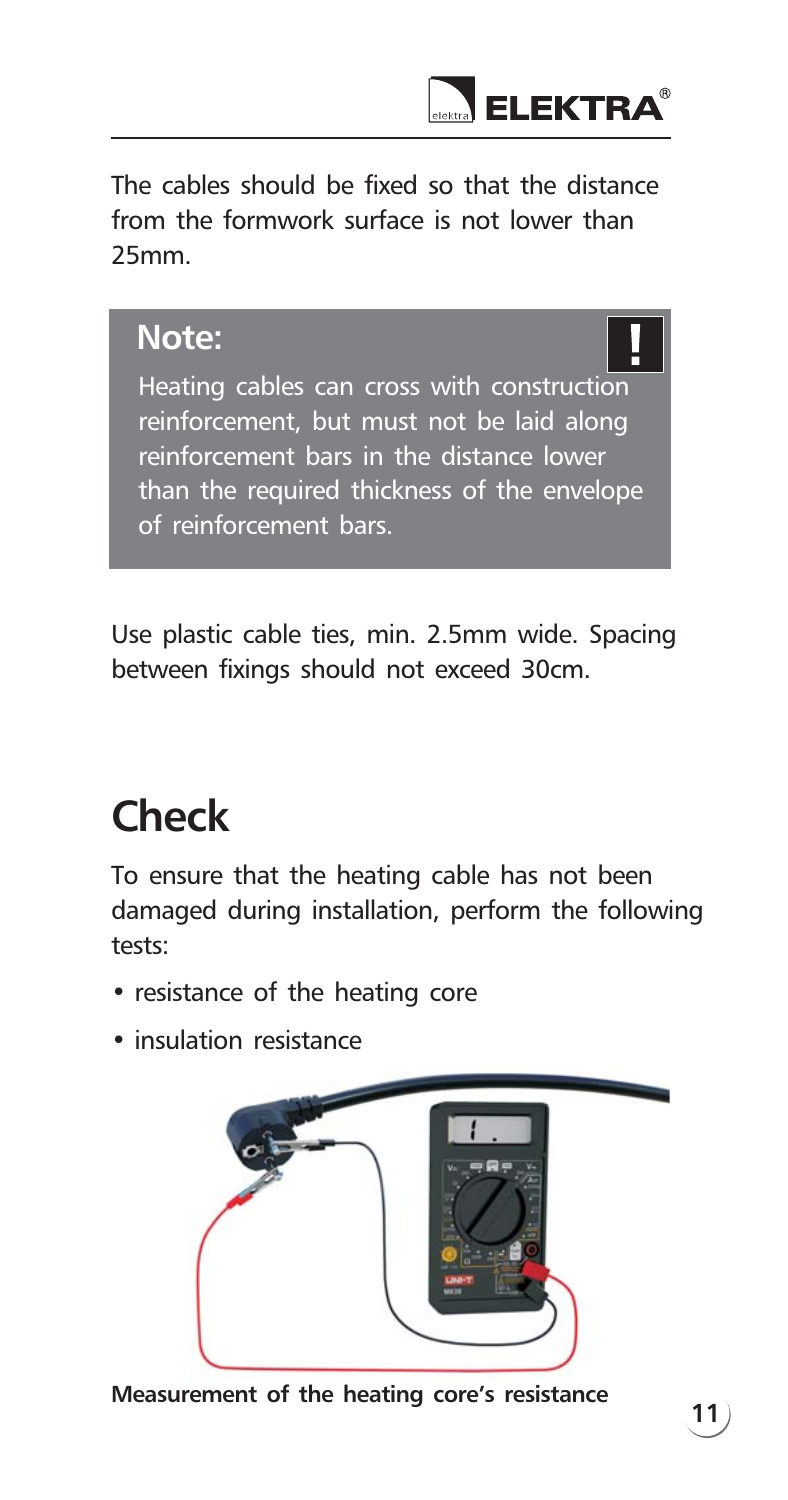

**Measurement of insulation resistance**

The measurement results of the heating core's resistance should not vary from the label value by more than  $-5\%$ ,  $+10\%$ .

The heating cable insulation's resistance, as measured with a meter with a rated voltage of 1000V (megaohmmeter), should not be lower than 50 M $\Omega$ . After the concrete mixture has been poured, repeat the measurements to check whether the heating cable has not been damaged during installation works.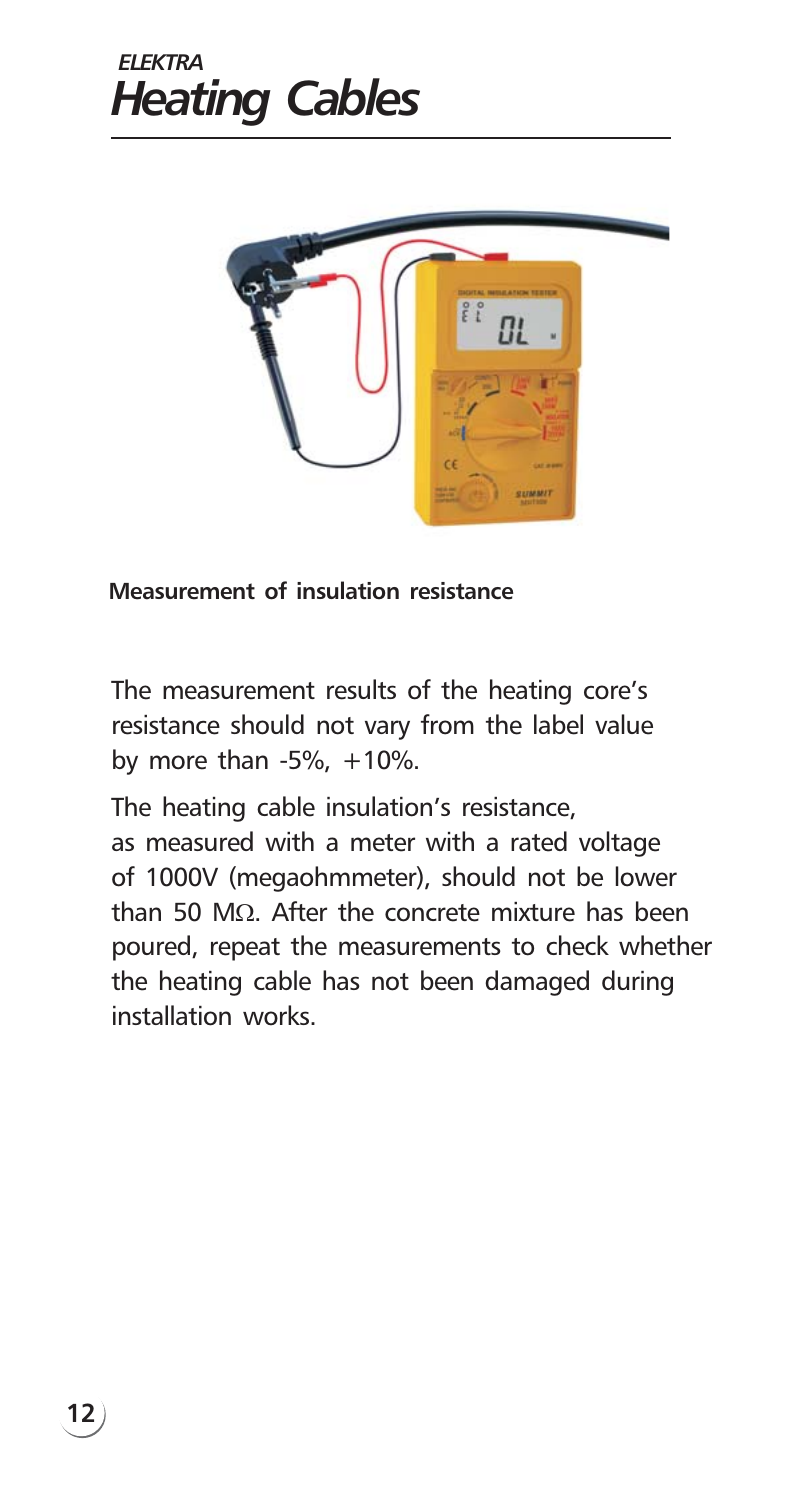

### **Controls**

For the control of heating cables warming concrete mixtures, **ETI 1544 controller** should be utilised. The controller will perform the temperature measurement of concrete mixtures with a temperature sensor and only switch the heating system on when the temperature of already poured concrete drops e.g. below 10°C, and switch it off when the temperature exceeds the given level.

The number of heating cables that can be connected to the controller with a **contactor**, depends on the size of the power supply available. The controller should only control heating cables installed in similar conditions, to ensure heating cables are **powered at the correct times.**





**ETI 1544 controller and temperature sensor ETF-144/99**

- **D** ELEKTRA BET heating cables
- 2 temperature sensor for installation in concrete
- **3** reel extension cord
- power supply for the construction switchboard 4
- **5** hermetic mains sockets
- **6** main circuit breaker
- **7** circuit breaker for the heating circuits
- 8 contactor
- residual current device 9
- $\bullet$  circuit breaker for the temperature controller
- $\bullet$  ETI 1544 temperature controller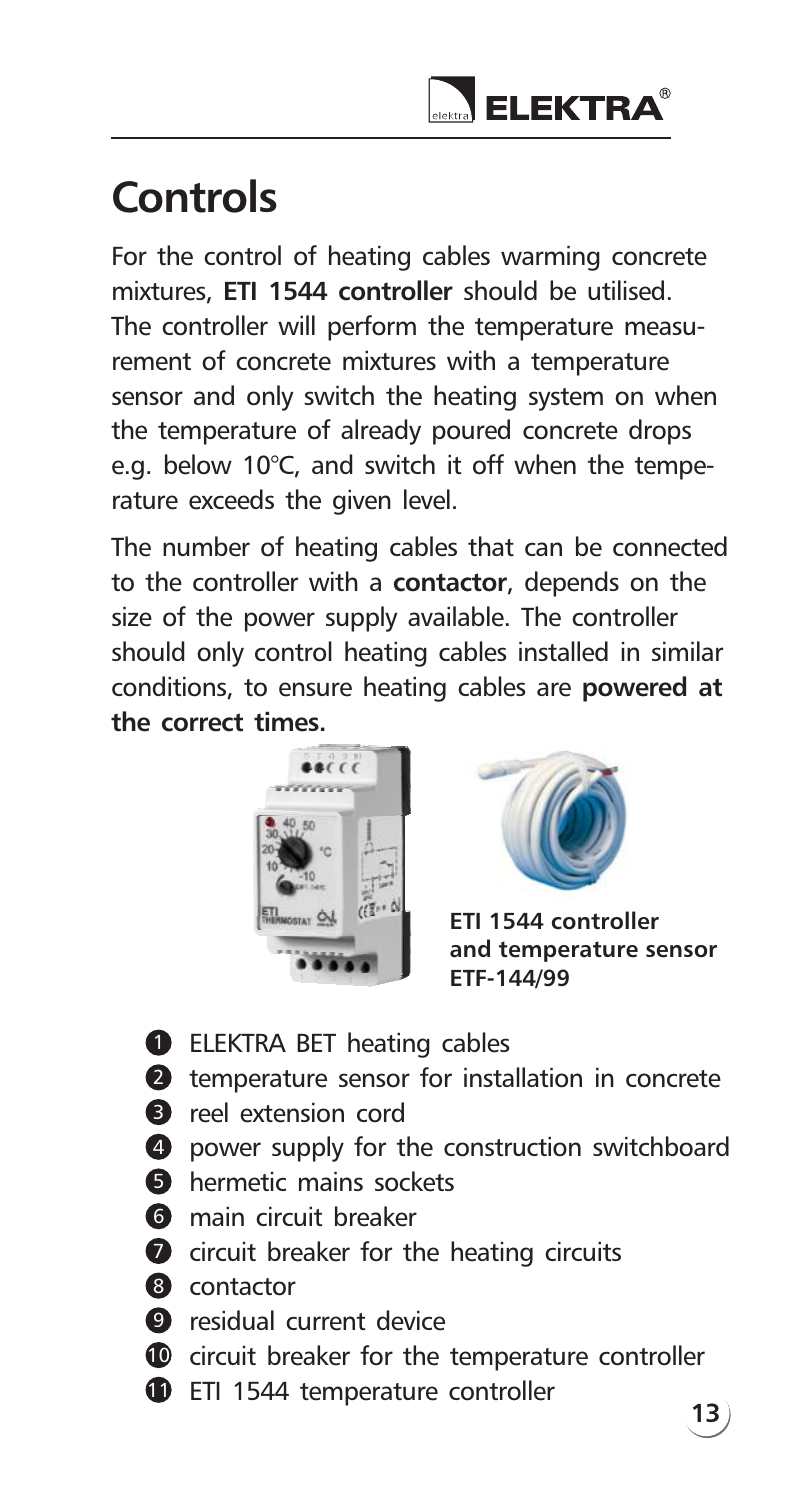

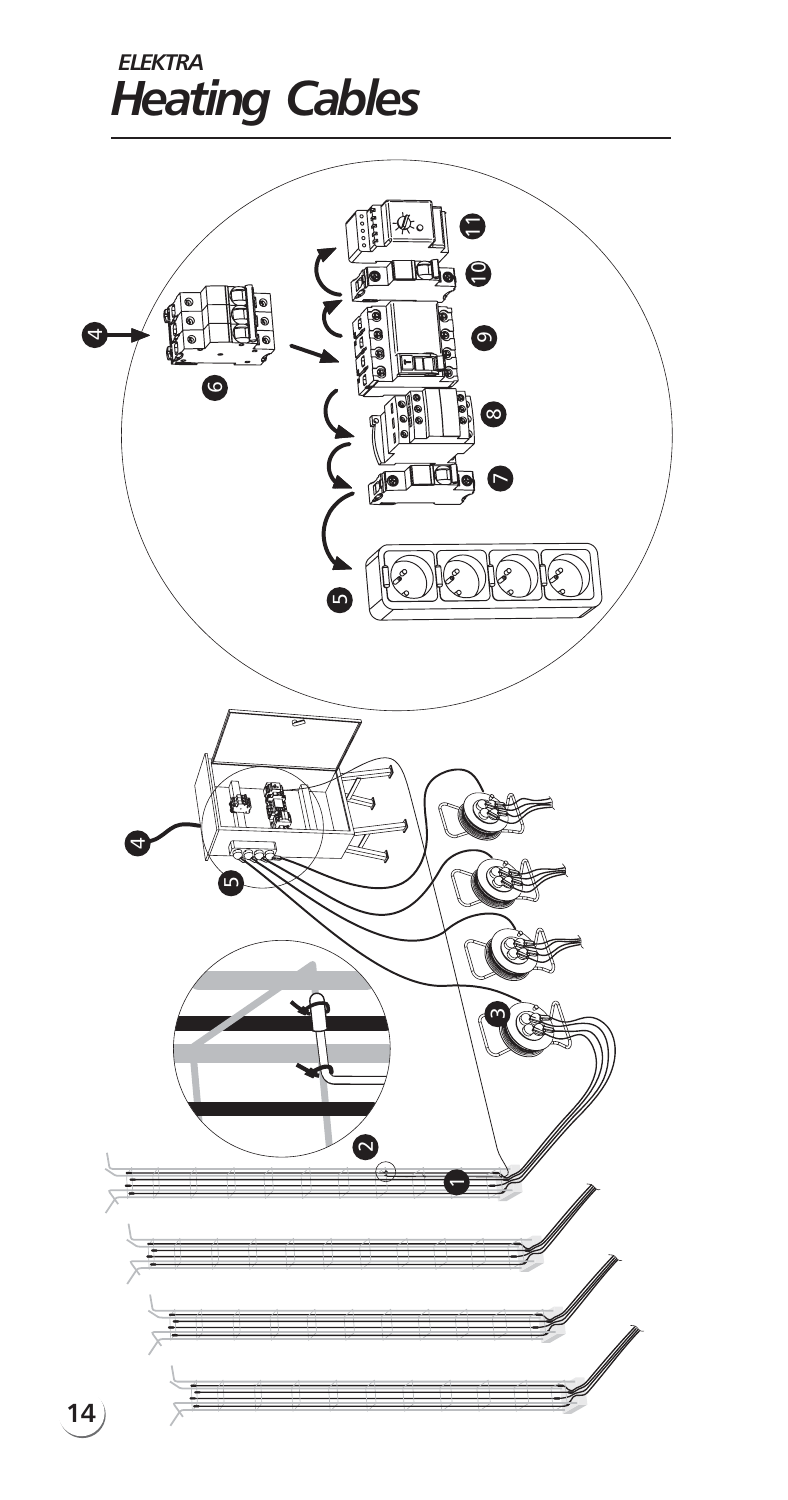

# **Installation of**

#### **a temperature sensor**

The temperature sensor's wire should be attached to reinforcement with cable ties. The temperature sensor should be positioned close to the surface of the concrete, between heating cables. In ceilings with bottom reinforcement only, the temperature sensor should be positioned directly under the ceiling's surface. The temperature cable's wire can be extended up to 50m with a standard cable  $(2 \text{ core } 1.5 \text{mm}^2).$ 

# **Anti-shock protection**

The electric circuit of the heating cable should be equipped with a residual current device of the sensitivity level  $\Delta \leq 30$  mA.

# **Operation**

Warming concrete commences with setting the required temperature on the controller. Warming concrete mixtures should be already performed during the pouring process. Do not allow concrete mixtures to cool down.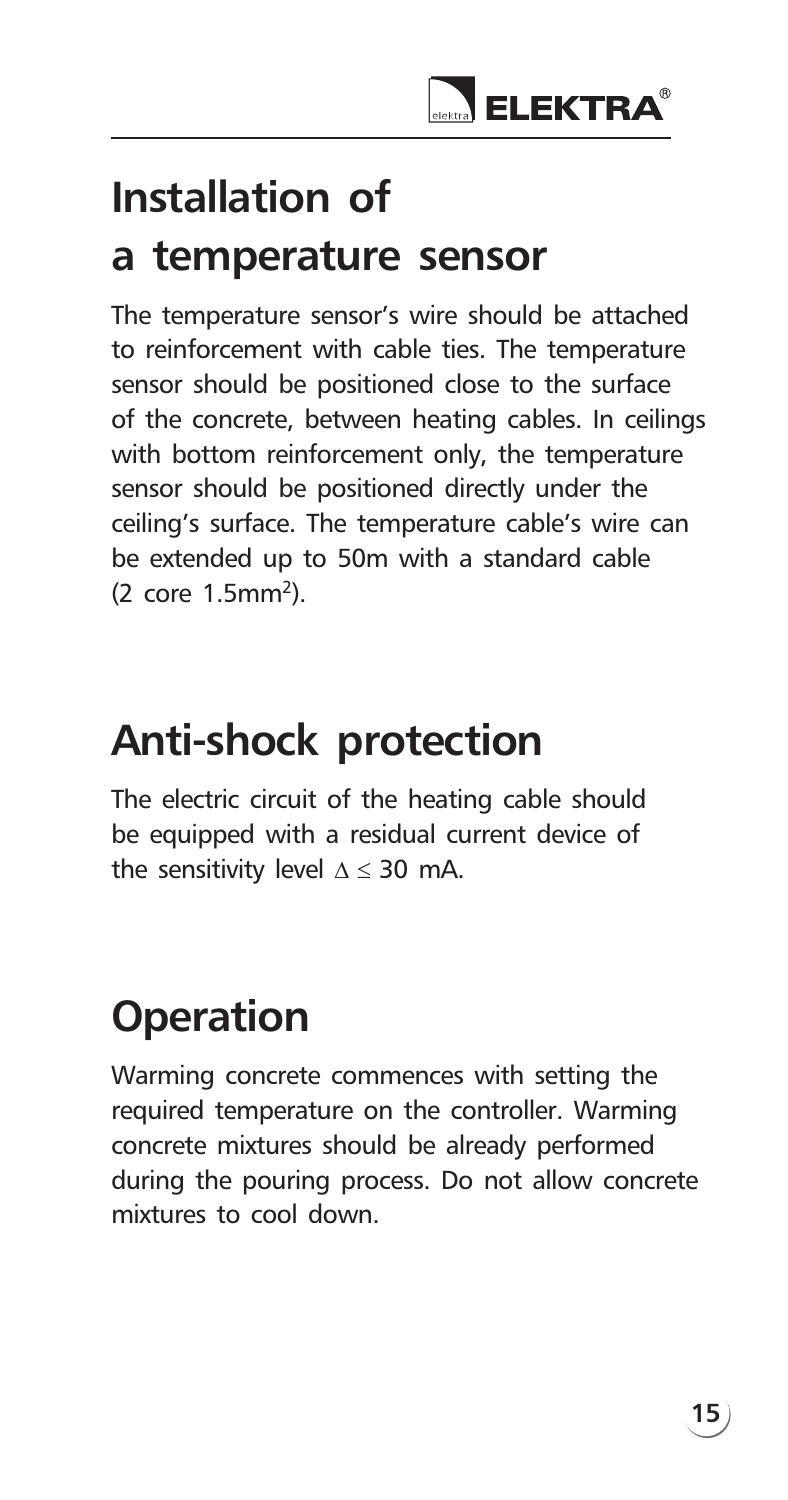

#### www.elektra.eu

µ

#### **Note:**

After concrete mixtures have cured, switch off the power supply and cut off the power supply conductors. The heating cables remain in concrete. The controllers can be reused.

#### **Note:**

Demounting of formwork should only be executed after the heating is completed and concrete elements gradually cooled down. Sudden cool down of an element might result in the increase of stresses in concrete.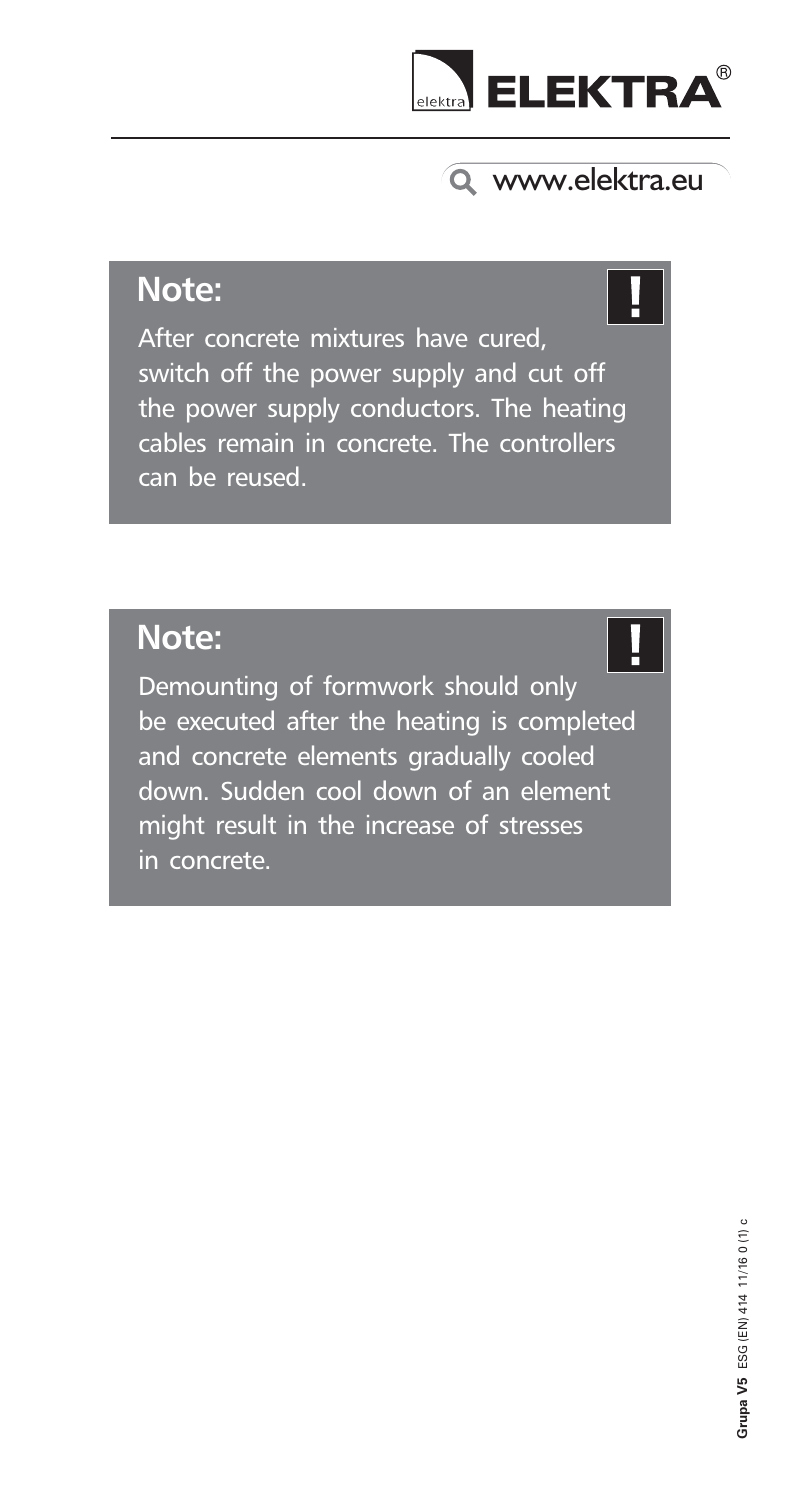

Q www.elektra.pl







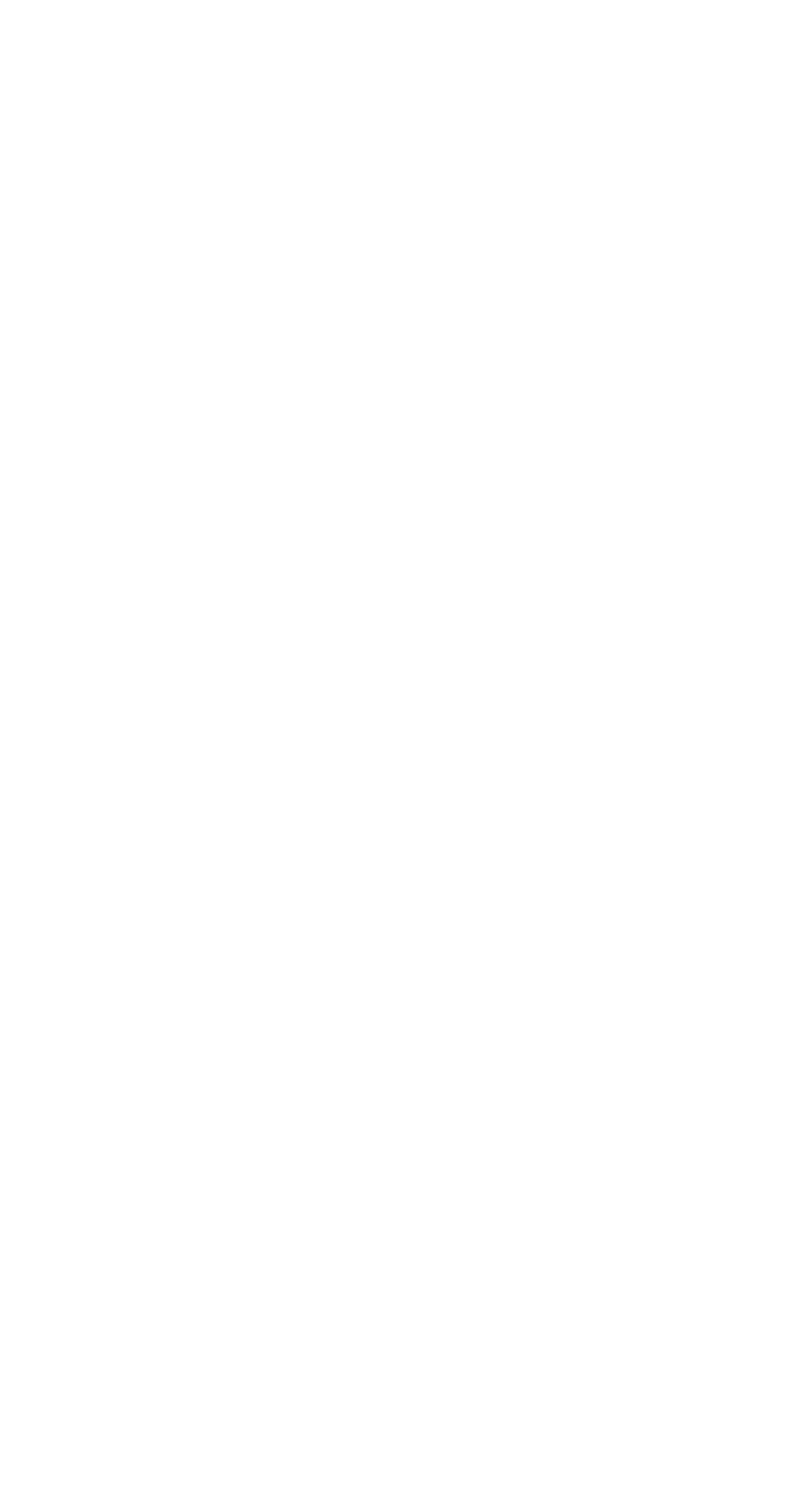

### **Zastosowanie**

Przewody grzejne ELEKTRA BET służą do ochrony mieszanki betonowej układanej i dojrzewającej w ujemnych temperaturach.

- Chronią mieszankę betonową przed utratą ciepła oraz nie dopuszczają do zamrożenia powierzchni betonu.
- Przyspieszają proces dojrzewania betonu.

Przewody grzejne dostarczają ciepło do mieszanki betonowej i utrzymują jej temperaturę powyżej 0°C, aż do momentu uzyskania przez beton wymaganej wytrzymałości.

Zastosowanie sterownika mierzącego temperaturę mieszanki betonowej nie pozwala na przesuszenie czy przemrożenie betonu. Przewody grzejne wiązane są do zbrojenia. Po zakończeniu procesu dojrzewania betonu należy odłączyć zasilanie i odciąć przewody zasilające.

**Uwaga:**

Mieszanki betonowej nie należy układać w temperaturze poniżej -15°C.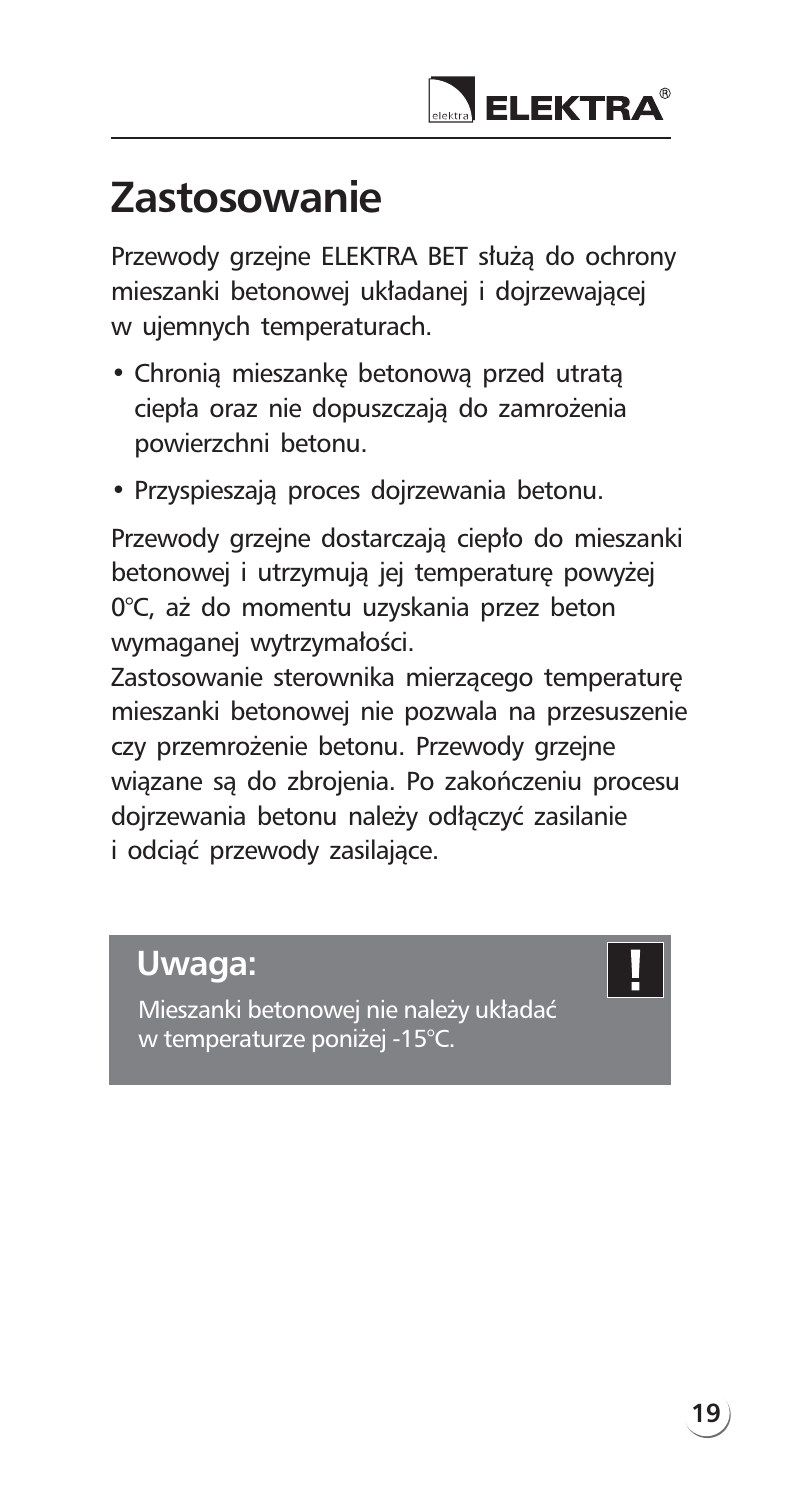# *PrzewodyGrzejne*

*ELEKTRA*

# **Charakterystyka**

Przewody grzejne ELEKTRA BET

- zakończone są przewodem zasilającym o długości 2,0 m z hermetyczną wtyczką 16A
- moc jednostkowa: 32W/m i 40W/m
- napięcie zasilania: 230V 50/60Hz
- wymiary zewnętrzne: Ø 5mm
- minimalny promień gięcia: 5D
- przewody są ekranowane, a ich podłączenie do rozdzielnicy budowlanej (tzw. RB) wyposażonej w wyłącznik różnicowoprądowy stanowi skuteczną ochronę przeciwporażeniową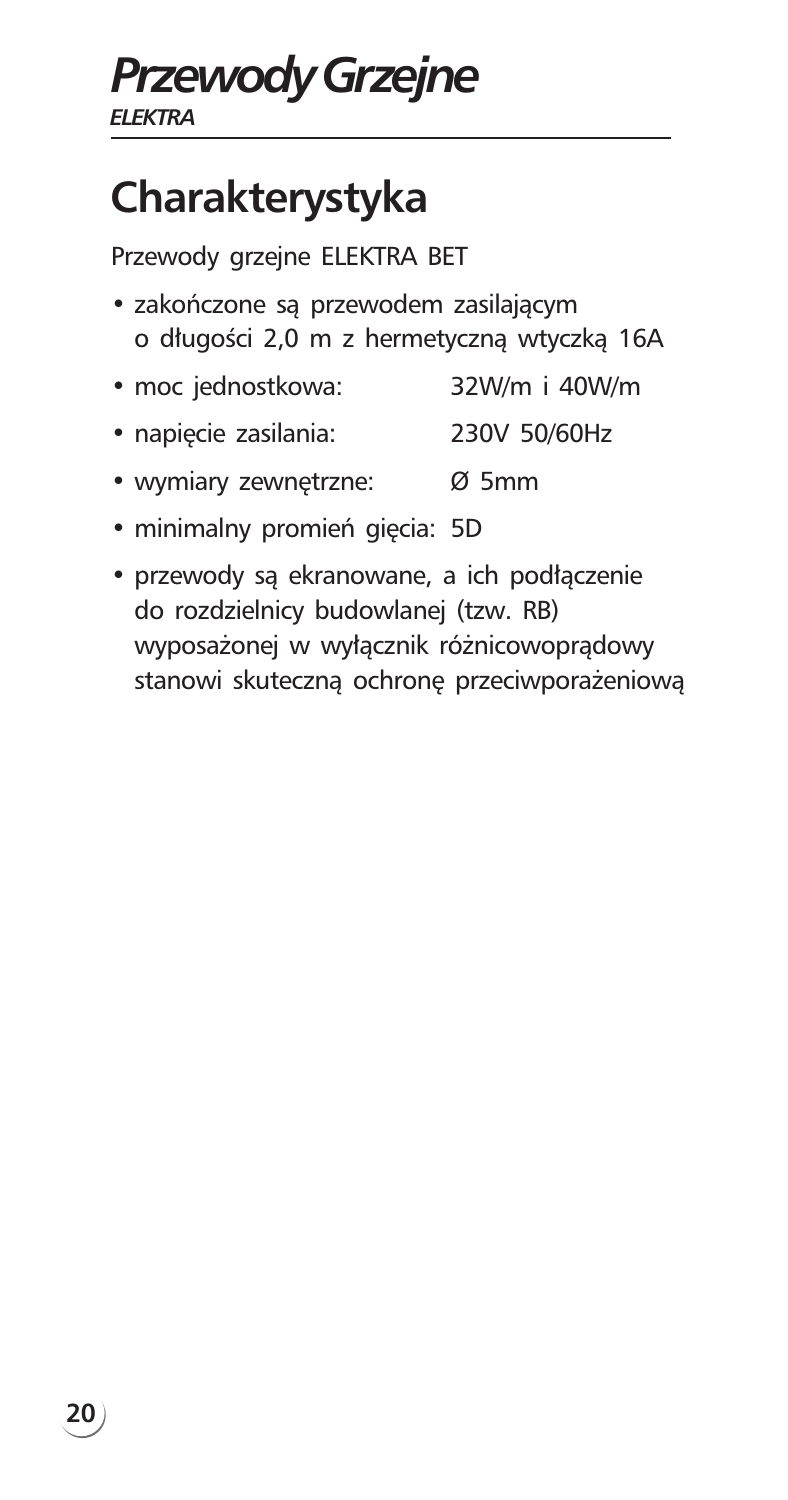



- **D** przewód grzejny ELEKTRA BET
- 2 przewód zasilający "zimny"
- mufa łącząca przewód grzejny 3 z przewodem zasilającym
- 4 tabliczka znamionowa
- 5 mufa zakończeniowa
- wtyczka hermetyczna 6

#### **Uwaga:**

Przewodów grzejnych ELEKTRA BET **nie można** stosować do ogrzewania innego niż podgrzewanie mieszanki betonowej.

**Nie można** przeciąć ani skracać przewodów grzejnych.

Przewody grzejne **nie mogą** się stykać ze sobą ani krzyżować.

**Nie należy** poddawać przewodu nadmiernemu naciąganiu i naprężeniu oraz uderzać ostrymi przedmiotami.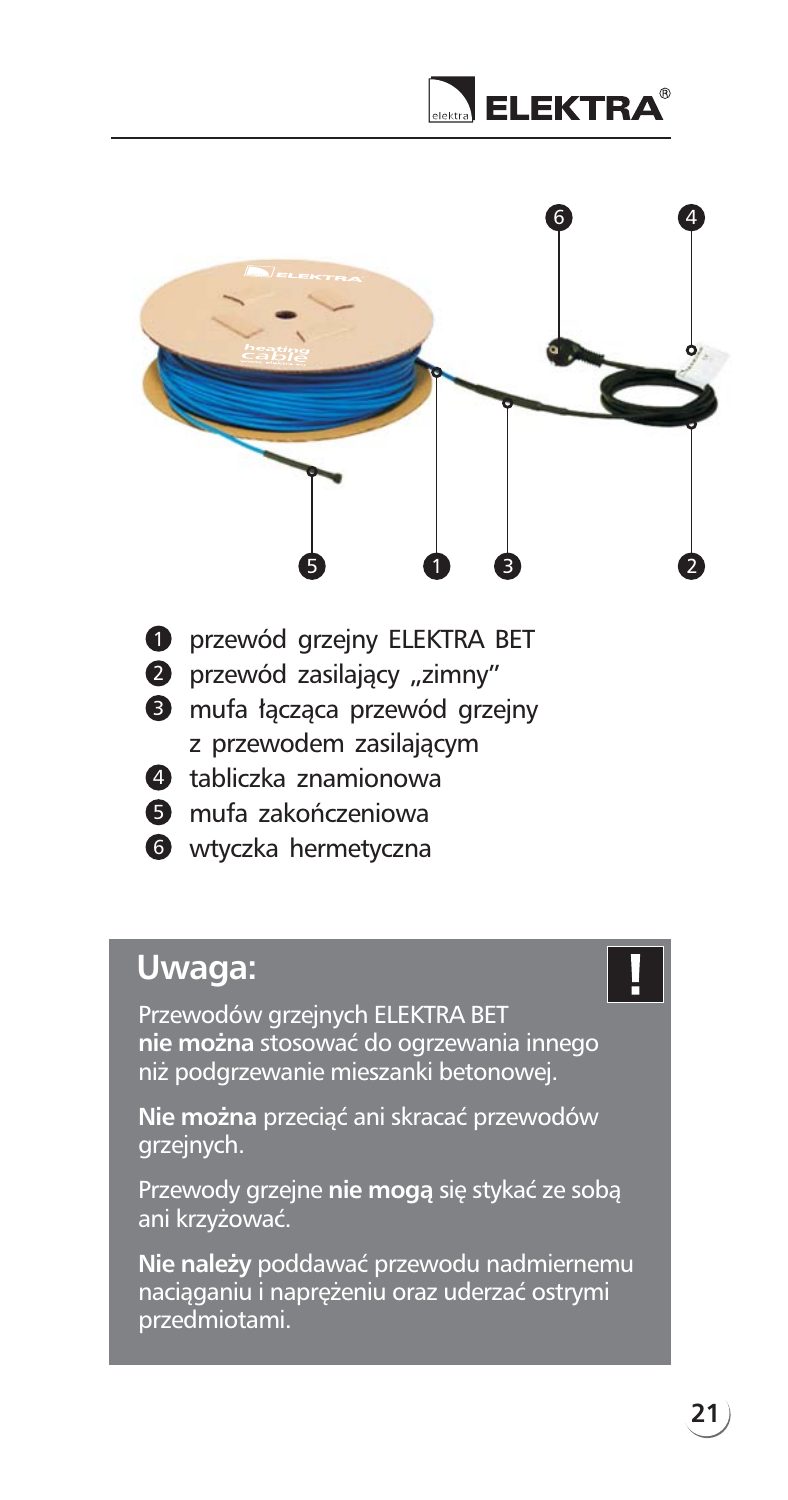*PrzewodyGrzejne*

*ELEKTRA*

# **Informacje ogólne**

**Warunkiem układania mieszanki betonowej w ujemnych temperaturach jest stosowanie ciepłej mieszanki.**

**powierzchni** elementu betonowego. Zalecana moc Przy podgrzewaniu mieszanki betonowej układanej a następnie dojrzewającej w ujemnych temperaturach należy określić wartość mocy grzejnej na m 2 grzejna zależy od:

- zastosowania osłon w postaci plandek z brezentu, foli lub włóknin do przykrycia szalunków lub bezpośrednio mieszanki betonowej chroniących powierzchnię betonu przed wiatrem
- zastosowania ocieplenia materiałem izolacyjnym utrudniającym utratę ciepła z powierzchni betonu
- materiału, z którego wykonane są deskowania (sklejka, stal)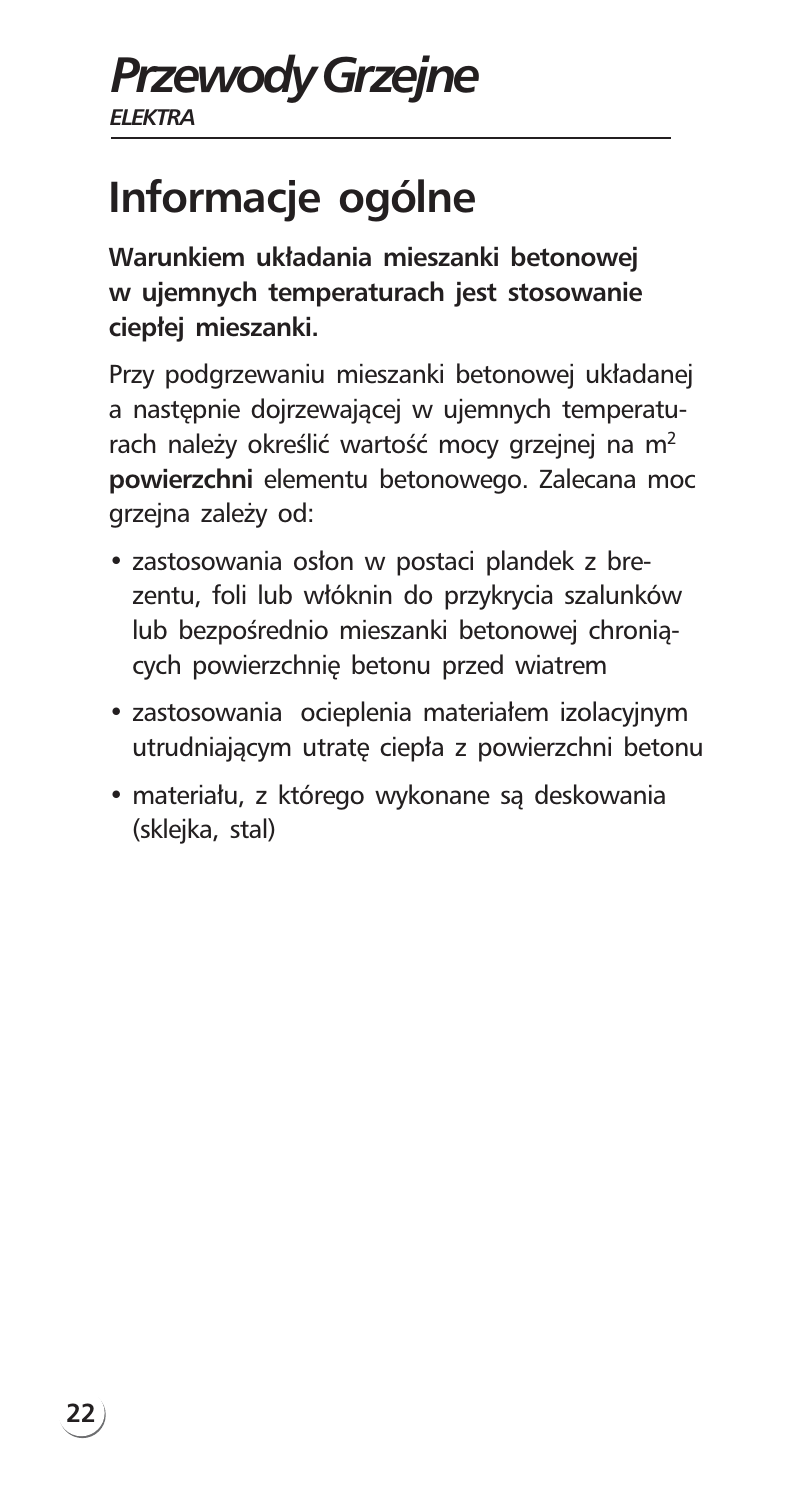

#### **Proponowana moc przewodów grzejnych na m 2 ogrzewanej powierzchni elementu betonowego**

| typ<br>deskowania | sposób<br>zabezpieczenia<br>powierzchni<br>mieszanki<br>betonowej<br>przed<br>utratą ciepła | moc<br>jednostkowa<br>$\left[\frac{W}{m^2}\right]$ | odstępy<br>między<br>przewodami<br>[cm] |
|-------------------|---------------------------------------------------------------------------------------------|----------------------------------------------------|-----------------------------------------|
| sklejka           | materiał<br>izolacyjny<br>o gr. 50mm<br>osłoniety<br>plandeka, folia<br>lub włóknina        | 75                                                 | 50                                      |
| stal              | materiał<br>izolacyjny<br>o gr. 50mm<br>osłonięty<br>plandeką, folią<br>lub włóknina        | 100                                                | 40                                      |
| sklejka           | bez<br>zabezpieczenia                                                                       | 150                                                | 25                                      |
| stal              | hez<br>zabezpieczenia                                                                       | 200                                                | 20                                      |

Miejscem szczególnie narażonym na przemarzanie mieszanki betonowej jest powierzchnia, która styka sie z elementem betonowym wykonanym wcześniej. W tych miejscach należy zmniejszyć odstępy między przewodami podanymi w tabeli o połowę.

Oddziaływanie przemrożonych elementów betonowych na których układana będzie mieszanka betonowa ograniczyć można przez:

- zastosowanie mieszanki betonowej o temperaturze min. +15°C
- miejscowe rozmrożenie przemrożonego elementu betonowego ciepłym powietrzem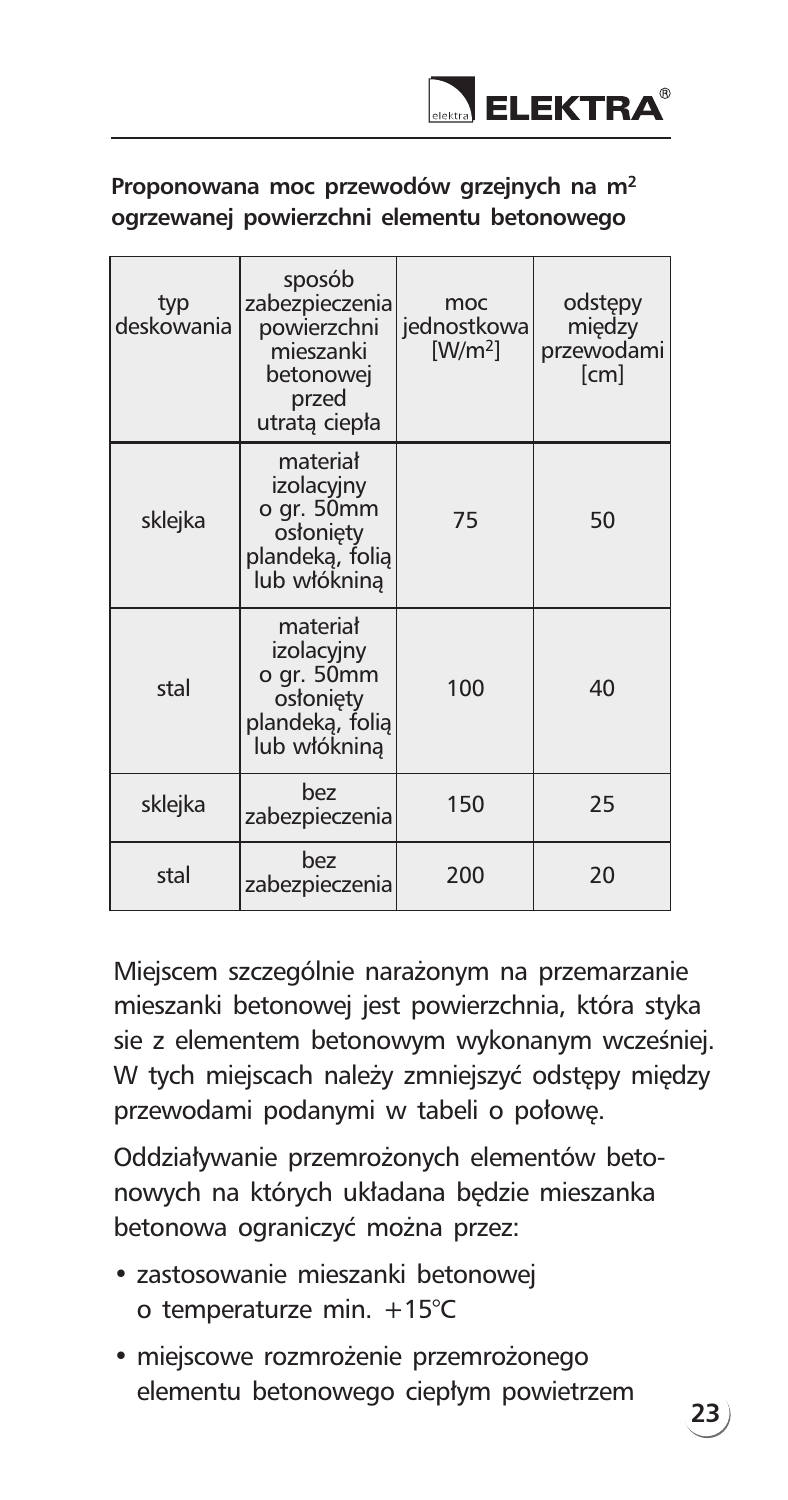*PrzewodyGrzejne*

*ELEKTRA*

# **Obliczanie powierzchni elementu betonowego**

Powierzchnię słupa, belki, filara które chcemy ogrzewać należy obliczać jako ich obwód razy wysokość (długość).

W ścianach betonowych przewody grzejne należy układać po obu jej stronach.

W stropach, w których jest tylko dolne zbrojenie, przewody grzejne należy układać na dolnym zbrojeniu, a górna powierzchnia stropu musi być przykryta przynajmniej osłoną. Wieńce stropu leżące na słupach lub ścianach betonowych wcześniej wykonanych, a więc bardzo wychłodzonych, są szczególnie narażone na przemarzanie. W tych miejscach należy zagęścić ułożenie przewodów grzejnych.

W stropach, których grubość jest większa niż 25cm, ogrzewana musi być również górna powierzchnia stropu, jeżeli istnieje taka możliwość (jest zbrojenie górne stropu), w przeciwnym wypadku konieczna jest (poza osłoną) izolacja cieplna ułożona na powierzchni stropu.

**Przewody grzejne na powierzchniach elementu betonowego powinny być rozmieszczone symetrycznie (o ile jest to możliwe).**

**Ma to wpływ na równomierny rozkład temperatury, a więc nie powoduje powstawania naprężeń.**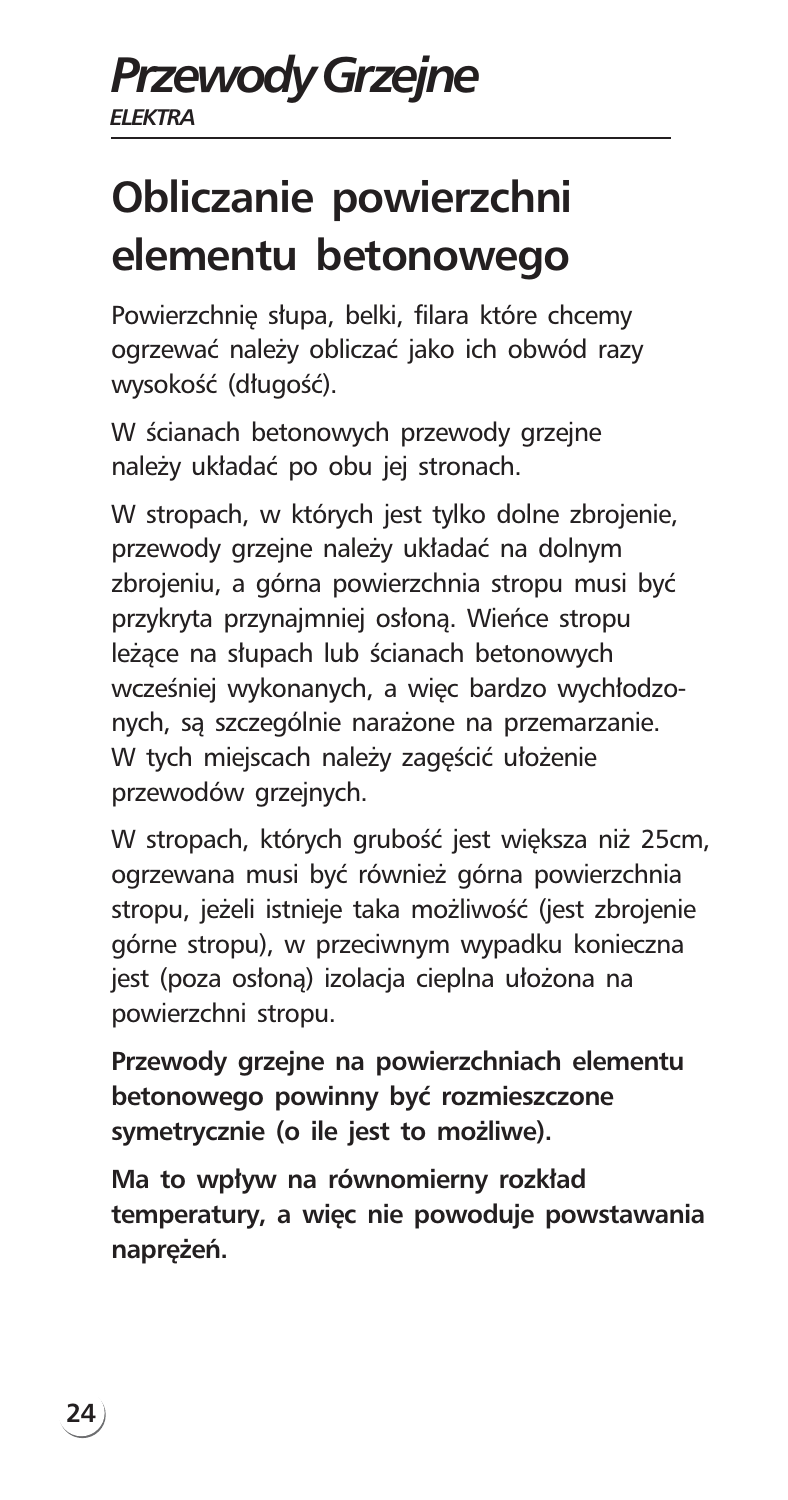

**ELEKTRA**<sup>®</sup>

**W słupie lub belce ilość przewodów nie może być mniejsza niż 4. Przewody muszą być tak ułożone, aby zachowały symetrię osiową.**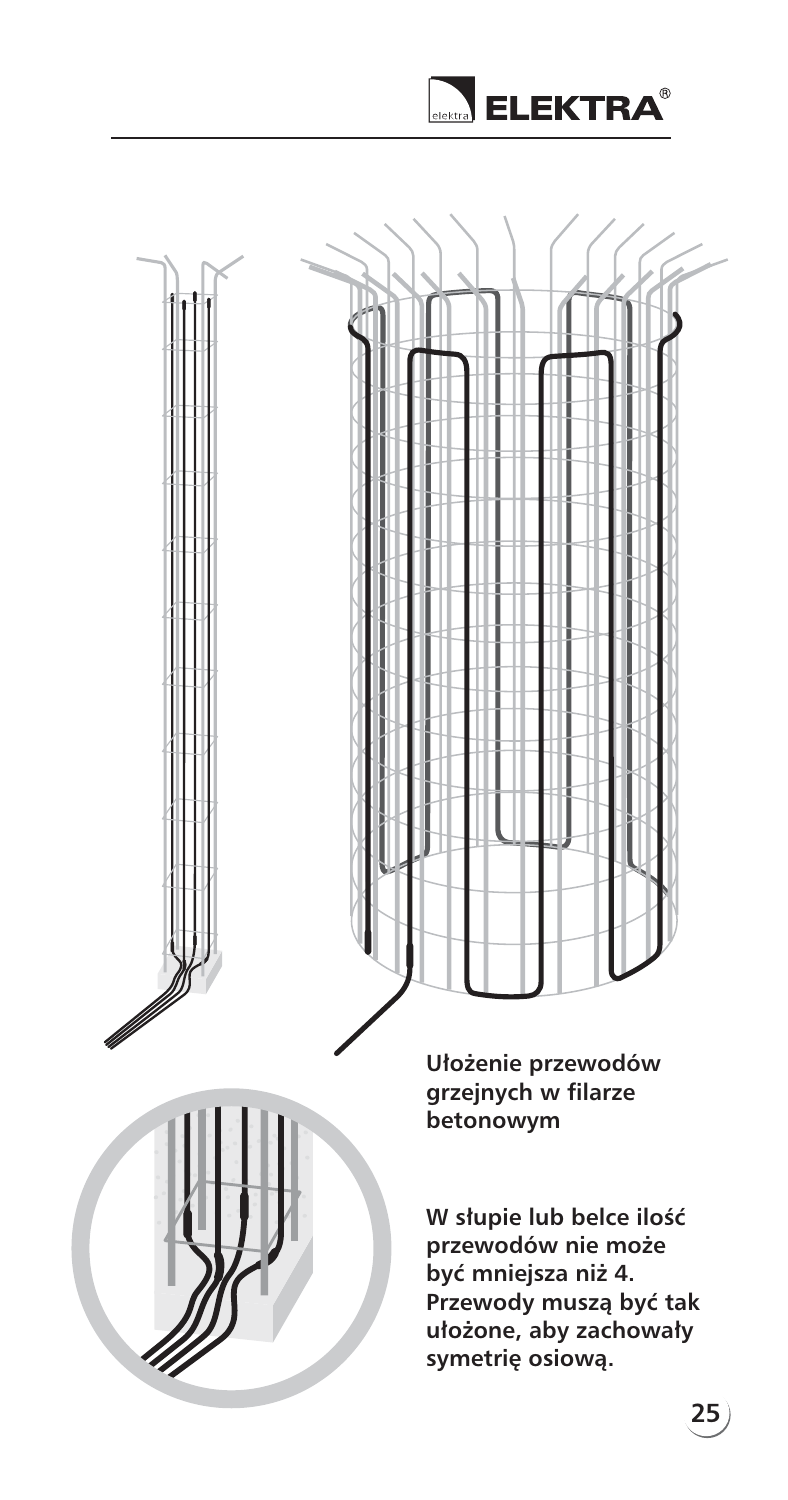



**Ułożenie przewodów grzejnych w stropie ze zbrojeniem dolnym, opartym na wcześniej wykonanej ścianie betonowej**

#### **Instalacja**

#### **Uwaga:**

Przewody grzejne przed ich instalacją powinny być przechowywane w dodatniej temperaturze, aby podczas układania zachowały elastyczność.

Przewody grzejne ELEKTRA BET należy wiązać do strzemion, prętów rozdzielczych lub do zbrojenia konstrukcyjnego. Należy zachować zaprojektowane odstępy między przewodami.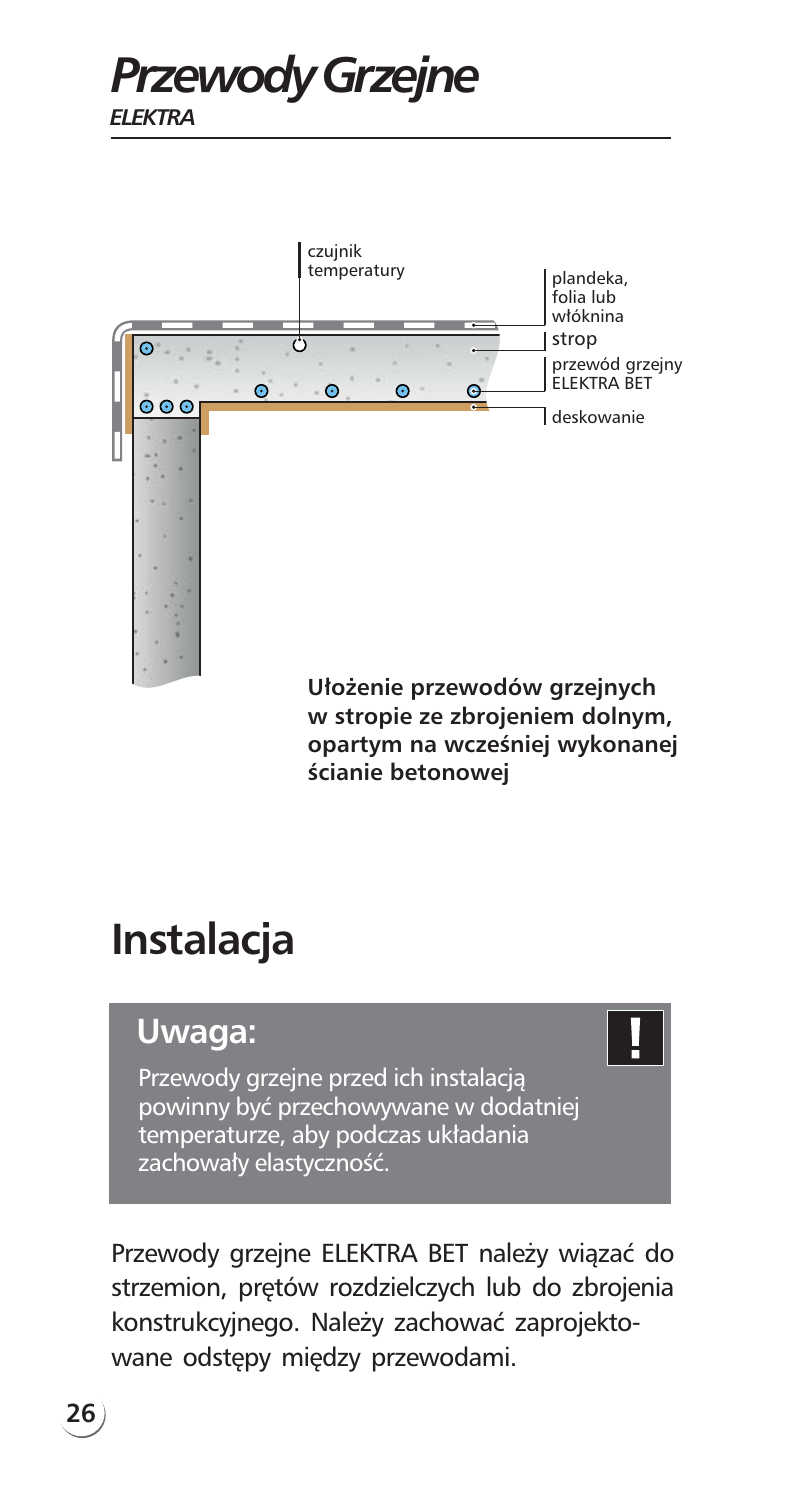

Przewody powinny być tak wiązane, aby ich odległość od powierzchni deskowań nie była mniejsza niż 25mm.

#### **Uwaga:**

Przewody grzejne mogą krzyżować się ze zbrojeniem konstrukcyjnym, ale nie mogą przebiegać wzdłuż prętów zbrojeniowych w odległości mniejszej niż wymagana grubość otuliny pręta zbrojeniowego.

Do wiązania należy użyć opasek zaciskowych z tworzywa sztucznego o szerokości min. 2,5mm. Odstępy pomiędzy opaskami nie powinny przekraczać 30cm.

# **Kontrola**

Aby upewnić się, że przewód grzejny nie został uszkodzony podczas mocowania do zbrojenia należy wykonać pomiary:

- rezystancji żyły grzejnej
- rezystancji izolacji



**Pomiar rezystancji żyły grzejnej**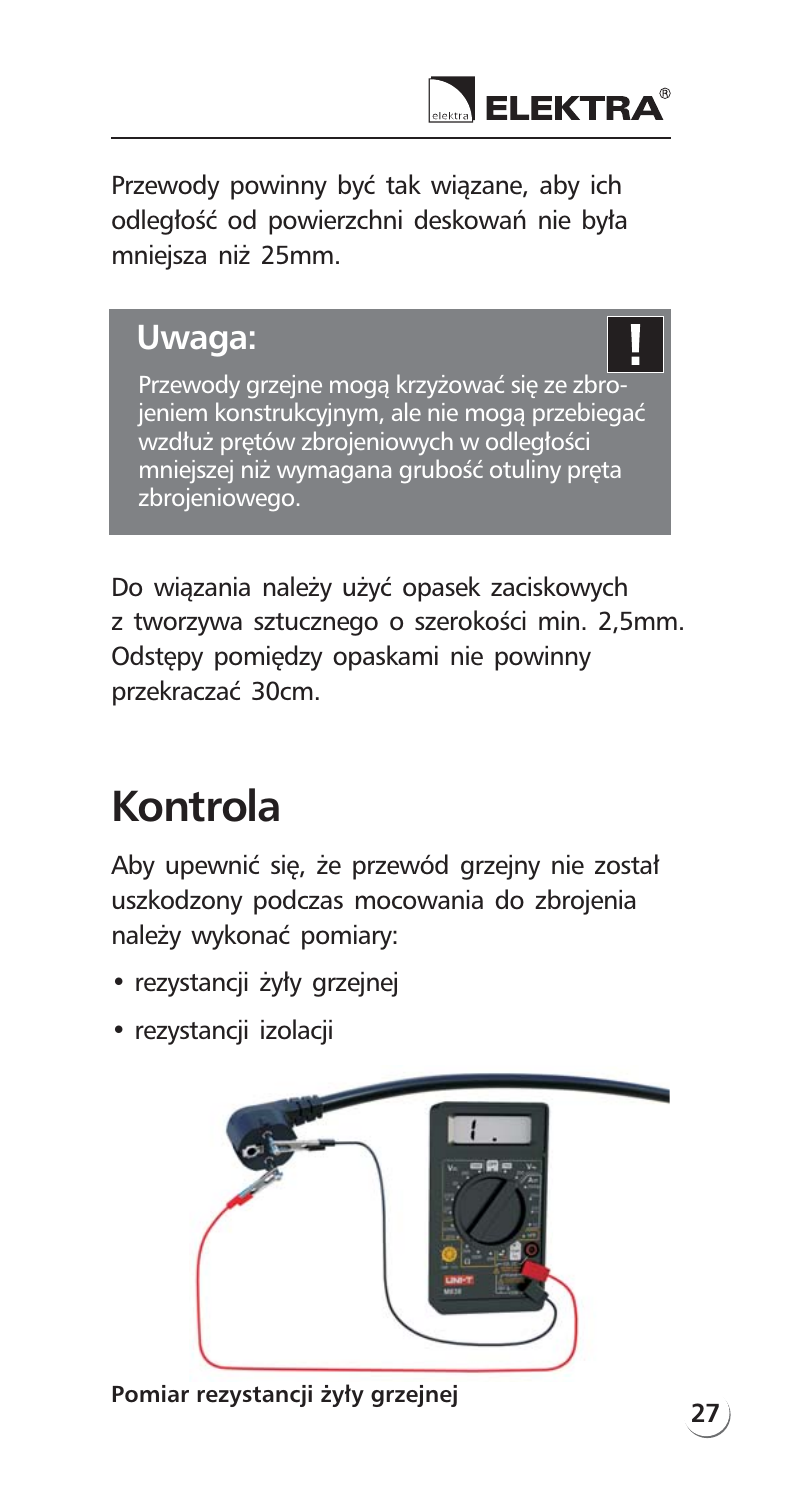



**Pomiar rezystancji izolacji**

Wynik pomiaru rezystancji żyły grzejnej nie powinien różnic się od wartości podanej na tabliczce znamionowej więcej niż -5, +10%.

Rezystancja izolacji przewodu grzejnego zmierzona przyrządem o napięciu znamionowym 1000V (megaomomierz) nie powinna być mniejsza niż 50M . Po ułożeniu mieszanki betonowej pomiary należy powtórzyć, aby przekonać się, czy w trakcie betonowania przewód nie został uszkodzony.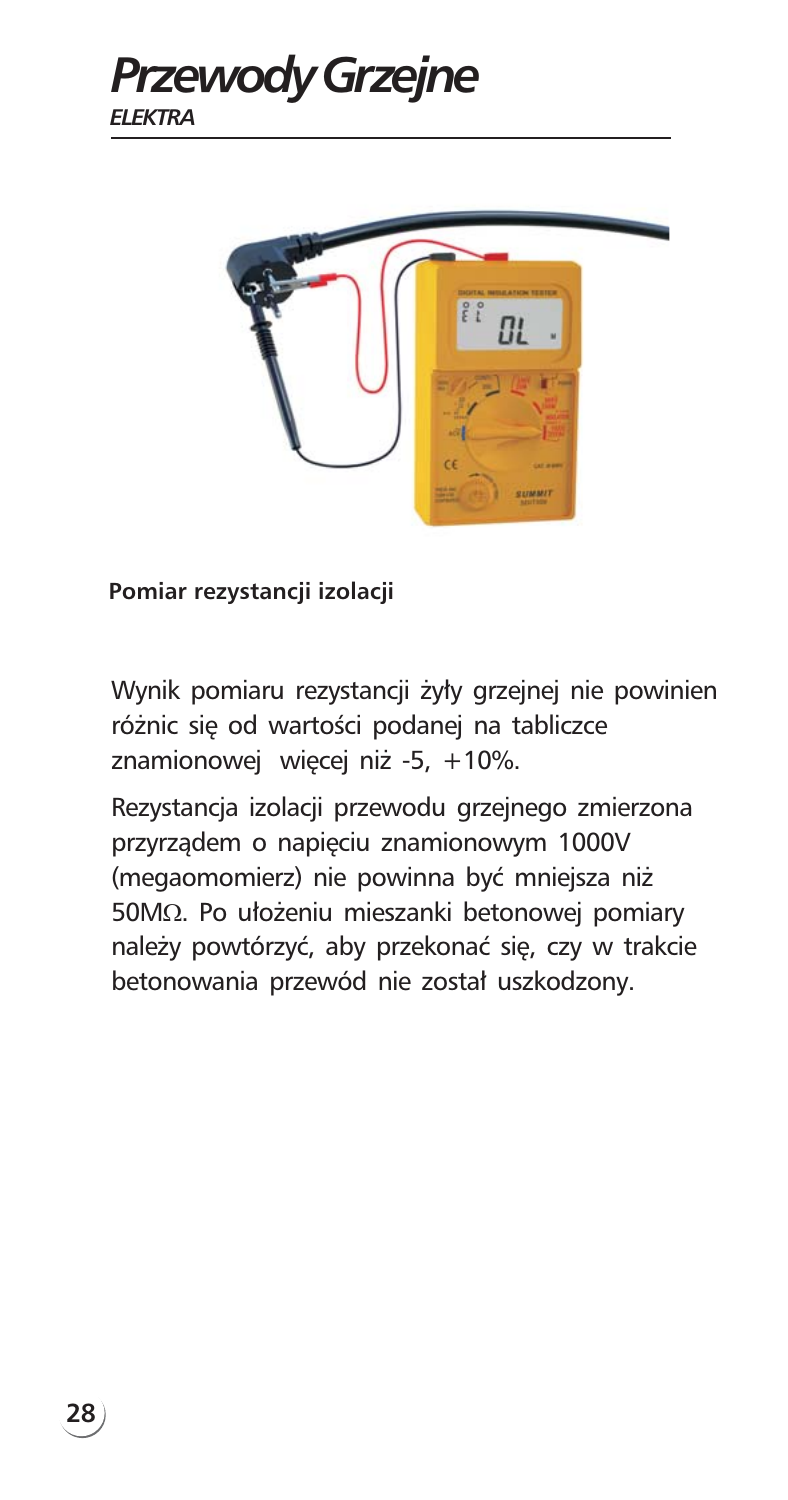

### **Sterowanie**

Do sterowania przewodami grzejnymi podgrzewającymi mieszankę betonową należy zastosować **sterownik ETI 1544**. Sterownik mierzy temperaturę mieszanki betonowej za pomocą czujnika temperatury. Włącza system podgrzewania wówczas, gdy temperatura wbudowanego betonu spadnie np. poniżej 10°C, a wyłącza, gdy tą temperaturę przekroczy.

Do sterownika za pomocą stycznika można podłączyć taką ilość przewodów grzejnych jaka wynika z zabezpieczenia głównego rozdzielni zasilającej przewody grzejne podgrzewające mieszankę betonową . **dojrzewającą w podobnych warunkach**





**Sterownik ETI 1544 i czujnik temperatury ETF-144/99**

**D** przewody grzejne ELEKTRA BET 2 czujnik temperatury do montażu w betonie przedłużacz bębnowy 3 zasilanie rozdzielni budowlanej 4 **5** hermetyczne gniazda sieciowe **6** główny wyłącznik nadprądowy wyłącznik nadprądowy obwodów grzejnych 7 8 stycznik wyłącznik różnicowo prądowy 9  $\textcircled{\textbf{u}}$  wyłącznik nadprądowy regulatora temperatury  $\bullet$  regulator temperatury ETI 1544 **29**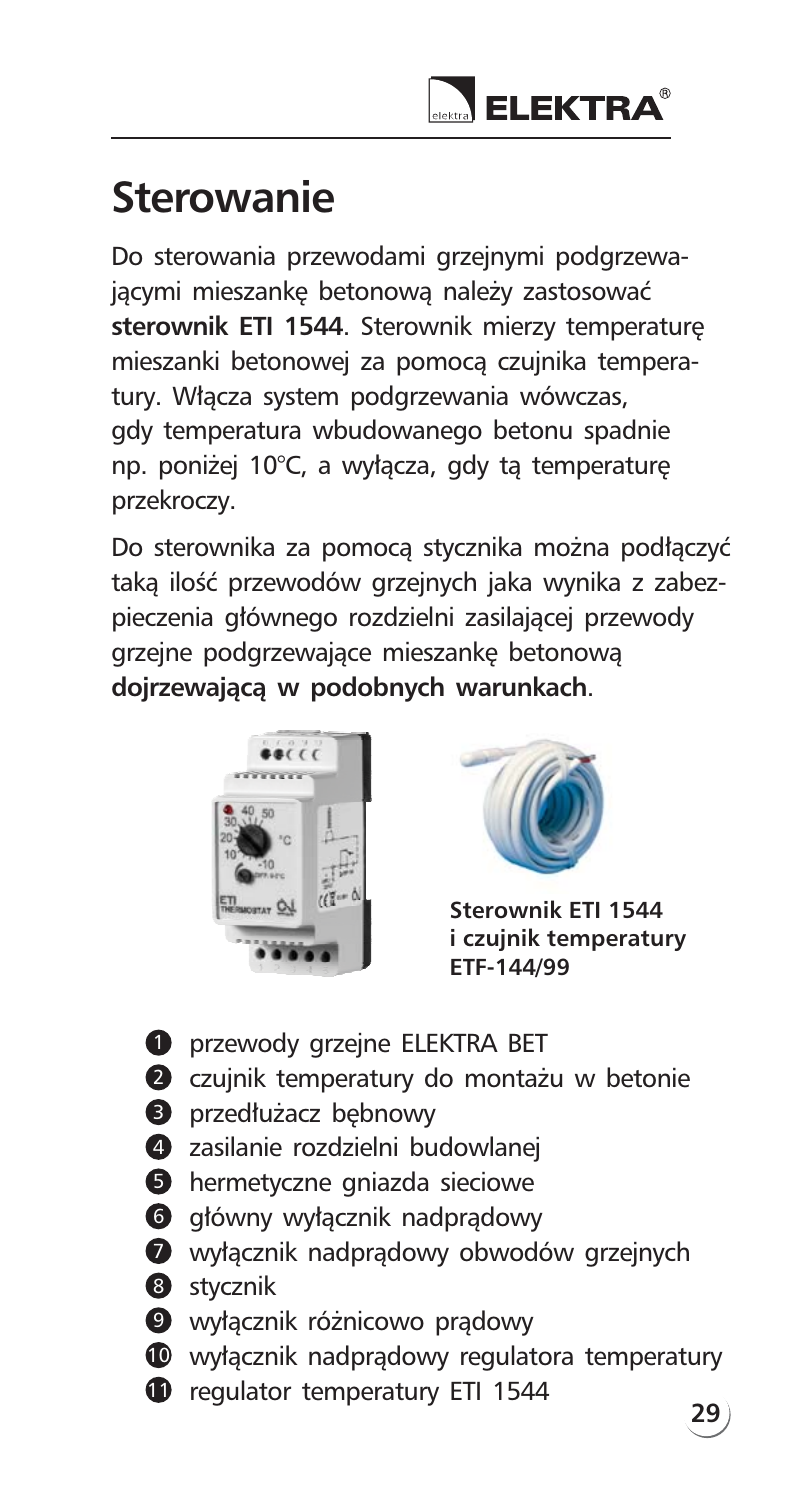*PrzewodyGrzejne*

*ELEKTRA*

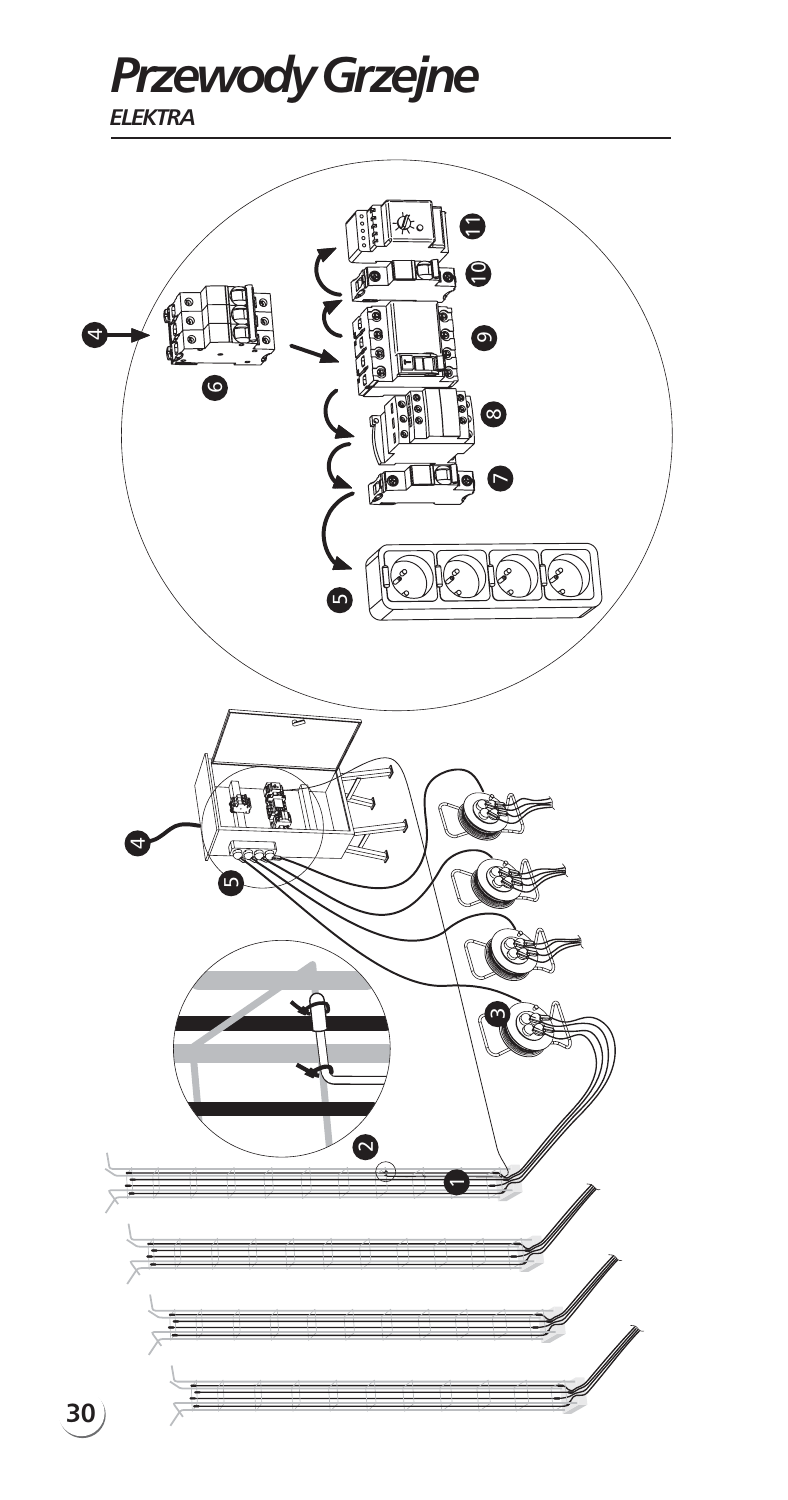

# **Instalacja czujnika temperatury**

Przewód czujnika temperatury wiążemy do zbrojenia opaskami zaciskowymi. Czujnik temperatury należy umieścić możliwie blisko powierzchni elementu betonowego, pomiędzy przewodami grzejnymi. W stropach, w których przewody grzejne ułożone są na dolnym zbrojeniu, czujnik temperatury należy umieścić tuz pod powierzchnią stropu. Przewód czujnika temperatury można przedłużyć do 50m przewodem instalacyjnym o przekroju 2x1,5mm<sup>2</sup>.

# **Ochrona przeciwporażeniowa**

Instalacja zasilająca przewód grzejny powinna być wyposażona w wyłącznik różnicowoprądowy o czułości  $\Delta \leq 30$ mA.

# **Eksploatacja**

Uruchomienie podgrzewania betonu sprowadza się do ustawienia zaplanowanej temperatury na sterowniku. Podgrzewanie mieszanki betonowej należy rozpocząć już w trakcie jej układania. Nie można dopuścić do wychłodzenia ciepłej mieszanki betonowej.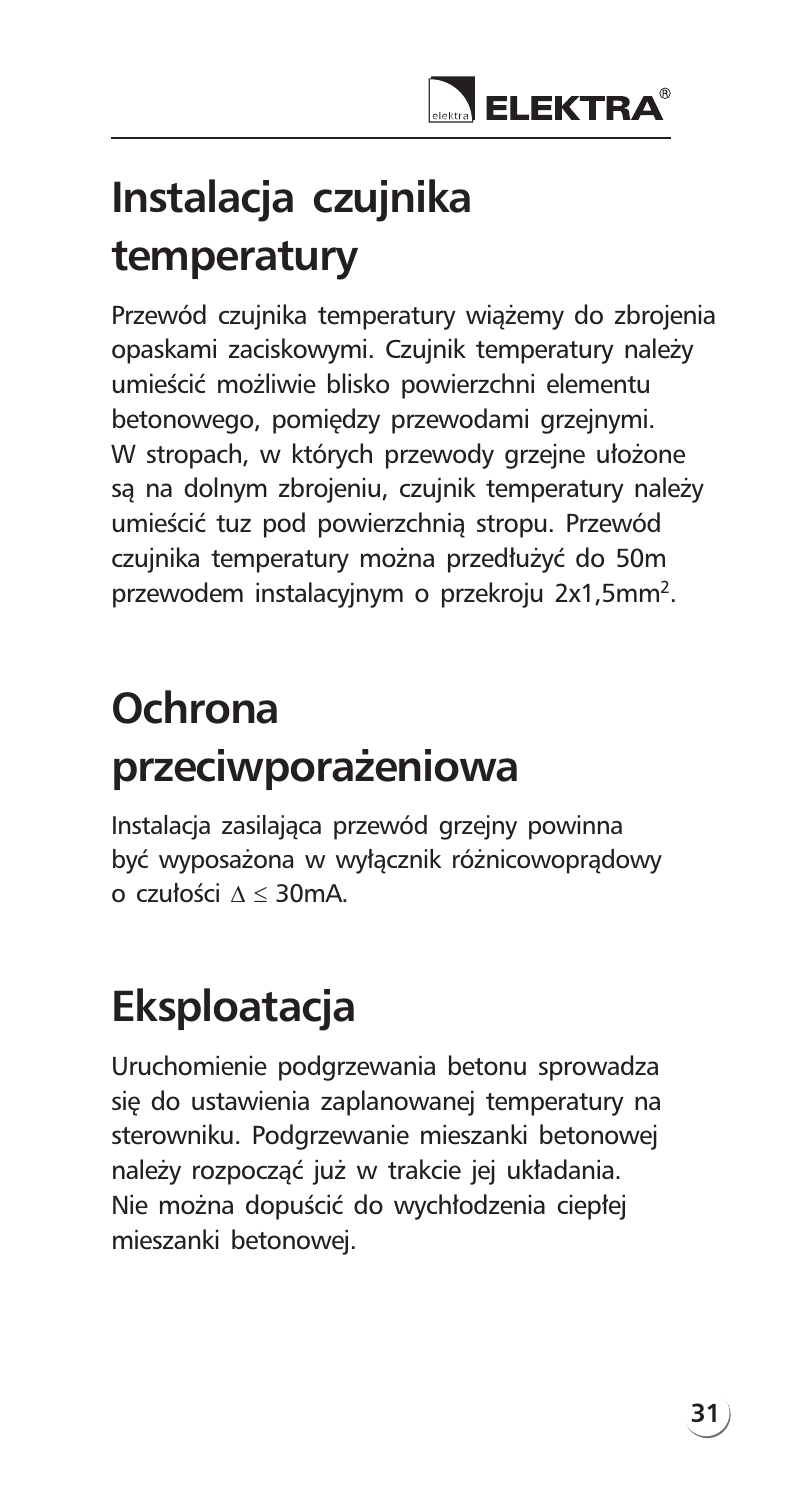

#### Q www.elektra.pl

IJ

L

#### **Uwaga:**

Po zakończeniu procesu dojrzewania betonu należy odłączyć zasilanie i odciąć przewody zasilające. Przewody grzejne pozostają w betonie. Sterownik można wykorzystać powtórnie.

#### **Uwaga:**

Demontaż szalunków należy przeprowadzić po zakończeniu grzania i stopniowym ostudzeniu elementu betonowego. Raptowne wychłodzenie elementu może spowodować wzrost naprężeń w betonie.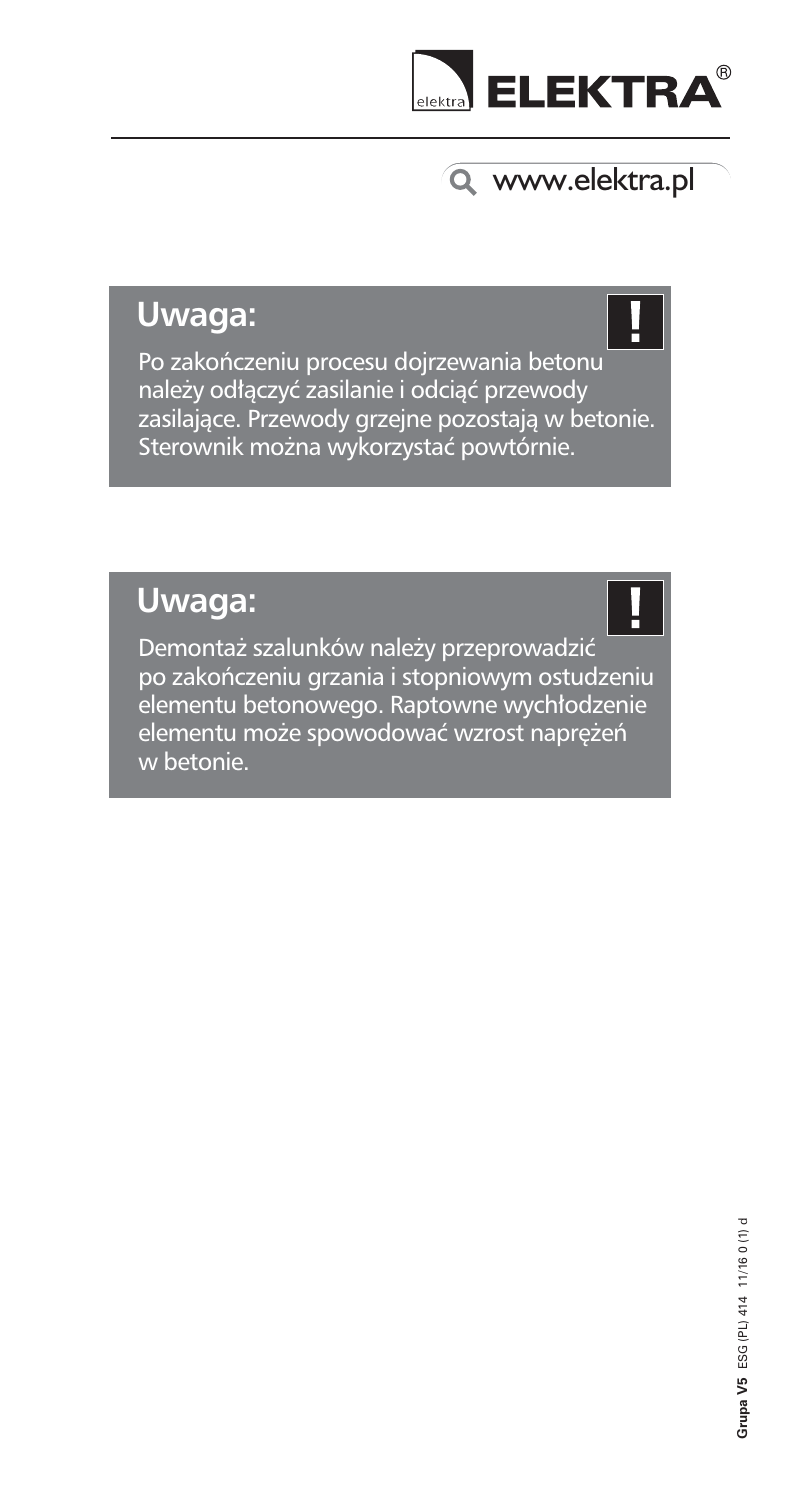

Q www.elektra-otoplenie.ru

# **Кабель ELEKTRA** Нагревательный

 $\overline{\phantom{a}}$ 





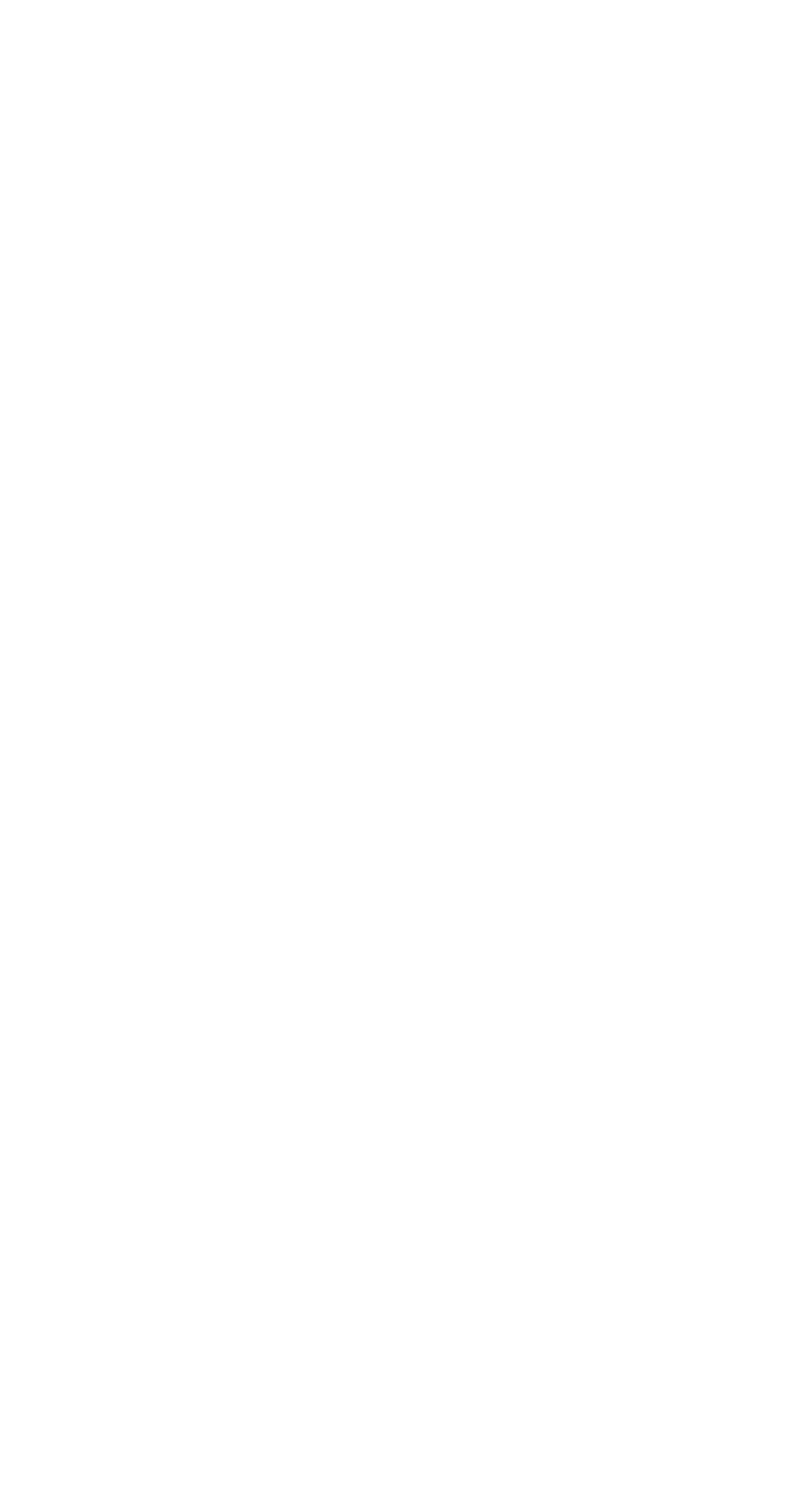

### Применение

Нагревательные кабели ELEKTRA BET предназначены для защиты бетонной смеси, укладываемой и отвердевающей при минусовых температурах.

- Защищают бетонную смесь от потери тепла и не допускают для замораживания поверхности бетона.
- Ускоряют процесс отвердевания бетона.

Нагревательные кабели подогревают бетонную смесь и поддерживают её температуру выше 0°С, до тех пор пока бетон не достигнет нужной механической прочности.

Использование терморегулятора, измеряющего температуру бетонной смеси, предотвращает пересушивание или промораживание бетона. Нагревательные кабели крепятся к арматуре. После окончания процесса отвердевания бетона необходимо обесточить кабель и отрезать холодные концы.

#### Внимание:

Бетонную смесь не стоит укладывать в температуре ниже -15°С.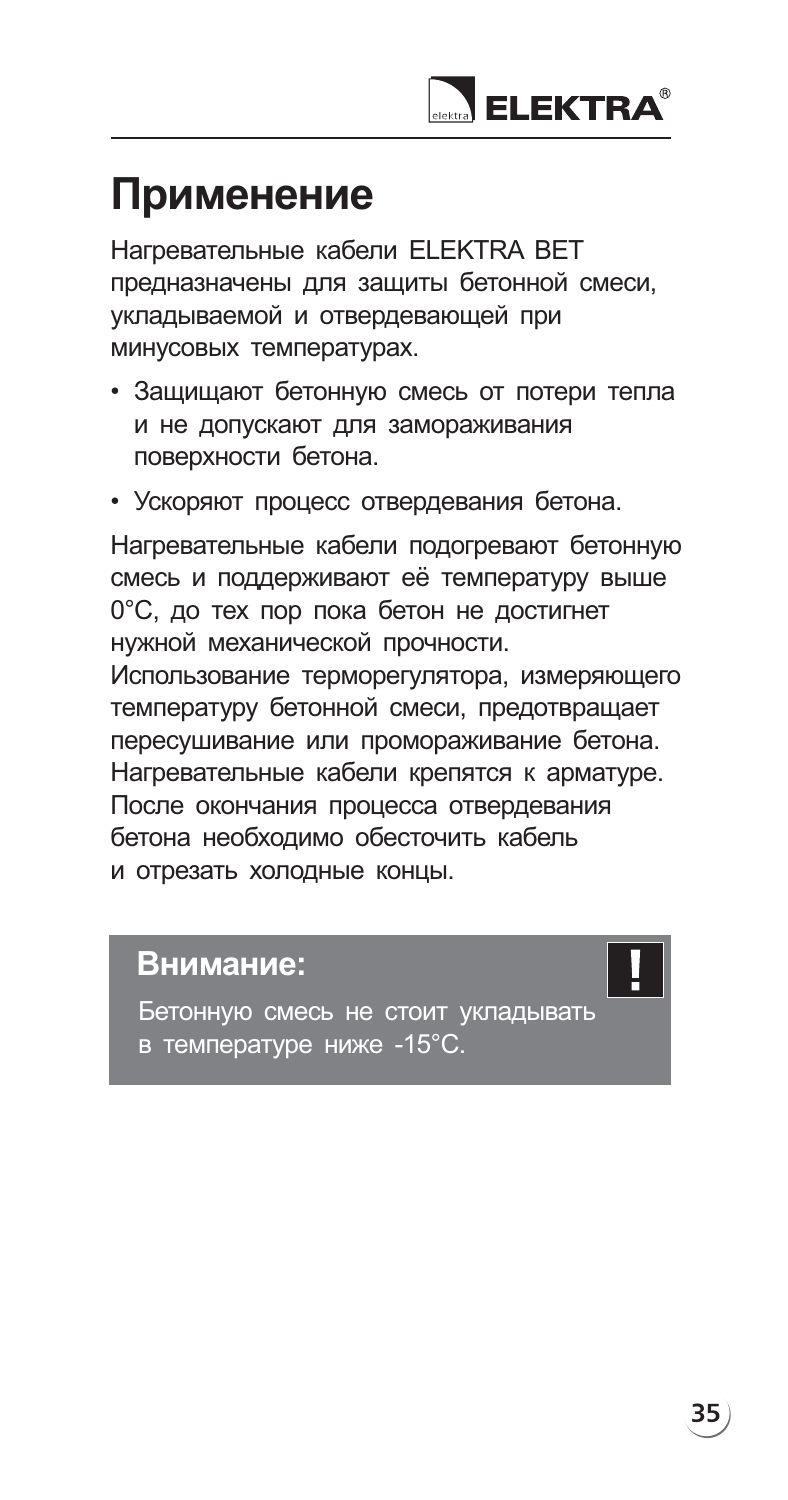### Характеристики кабелей

Нагревательные кабели ELEKTRA BET

- соединены с питающим кабелем длиной 2,0 м с герметичной вилкой 16А
- удельная мощность:
- напряжение:
- 32W/м и 40Вт/м 230В 50/60Гц
- диаметр кабеля:  $Ø5mm$
- минимальный радиус изгиба: 5D
- кабели экранированы, а их подключение к распределительному щиту, оснащённому выключателем дифференцированного тока или УЗО, является эффективной защитой от поражения током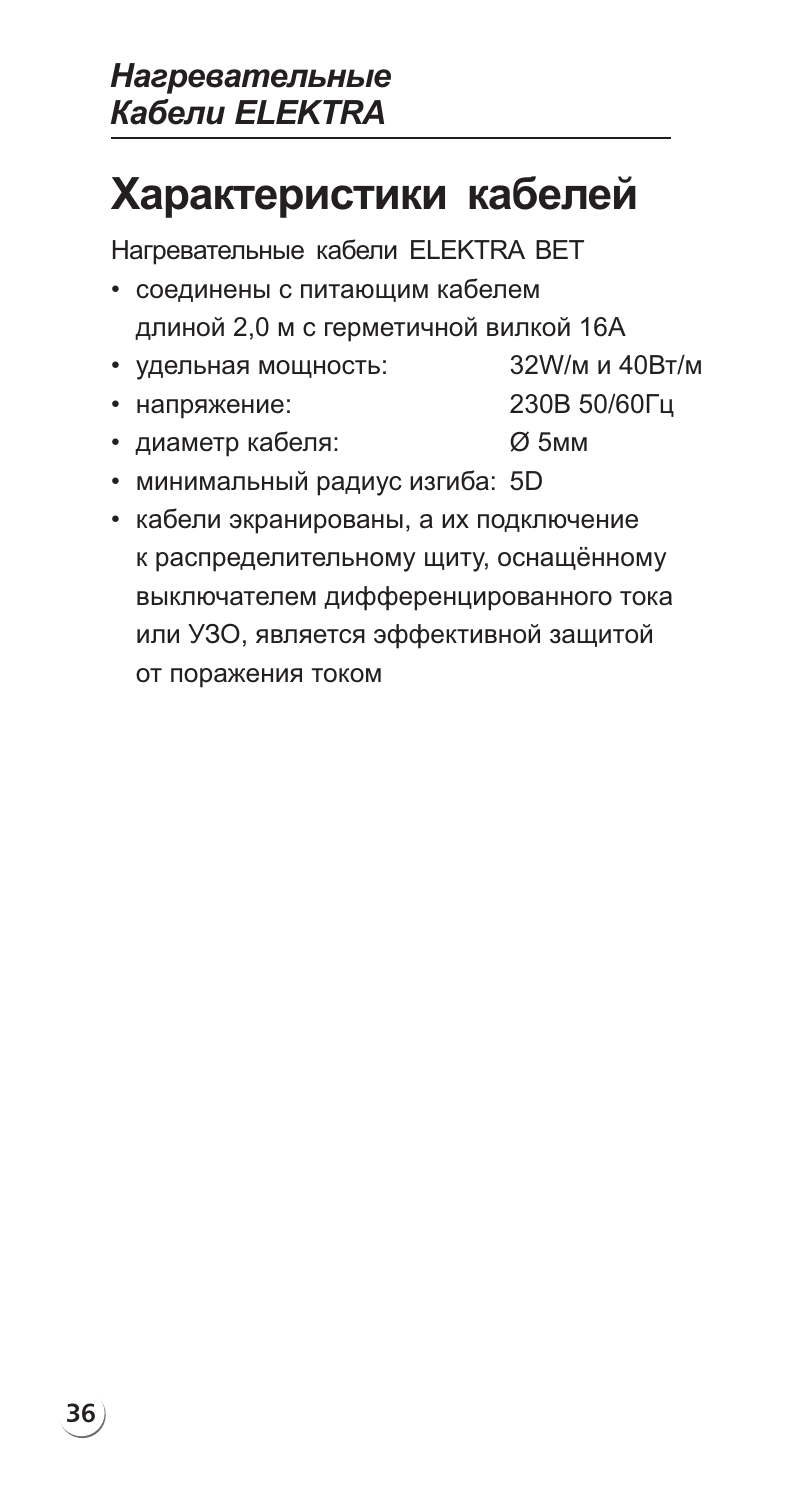



- **1** нагревательный кабель ELEKTRA BET
- 2 питающий кабель ("холодный" конец)
- **В** соединительная муфта
- 4 этикетка
- **5** концевая муфта
- 6 герметичная вилка

#### **Внимание:**

Нагревательные кабели ELEKTRA BET **нельзя** применять для иного вида обогрева, чем подогрев бетонной смеси.

Не допускается разрезание или укорачивание нагревательных кабелей.

Нагревательные кабели **не должны** соприкасаться между собой или пересекаться.

Не следует подвергать провода чрезмерному растягиванию и натяжению, необходимо избегать механических повреждений и порезов.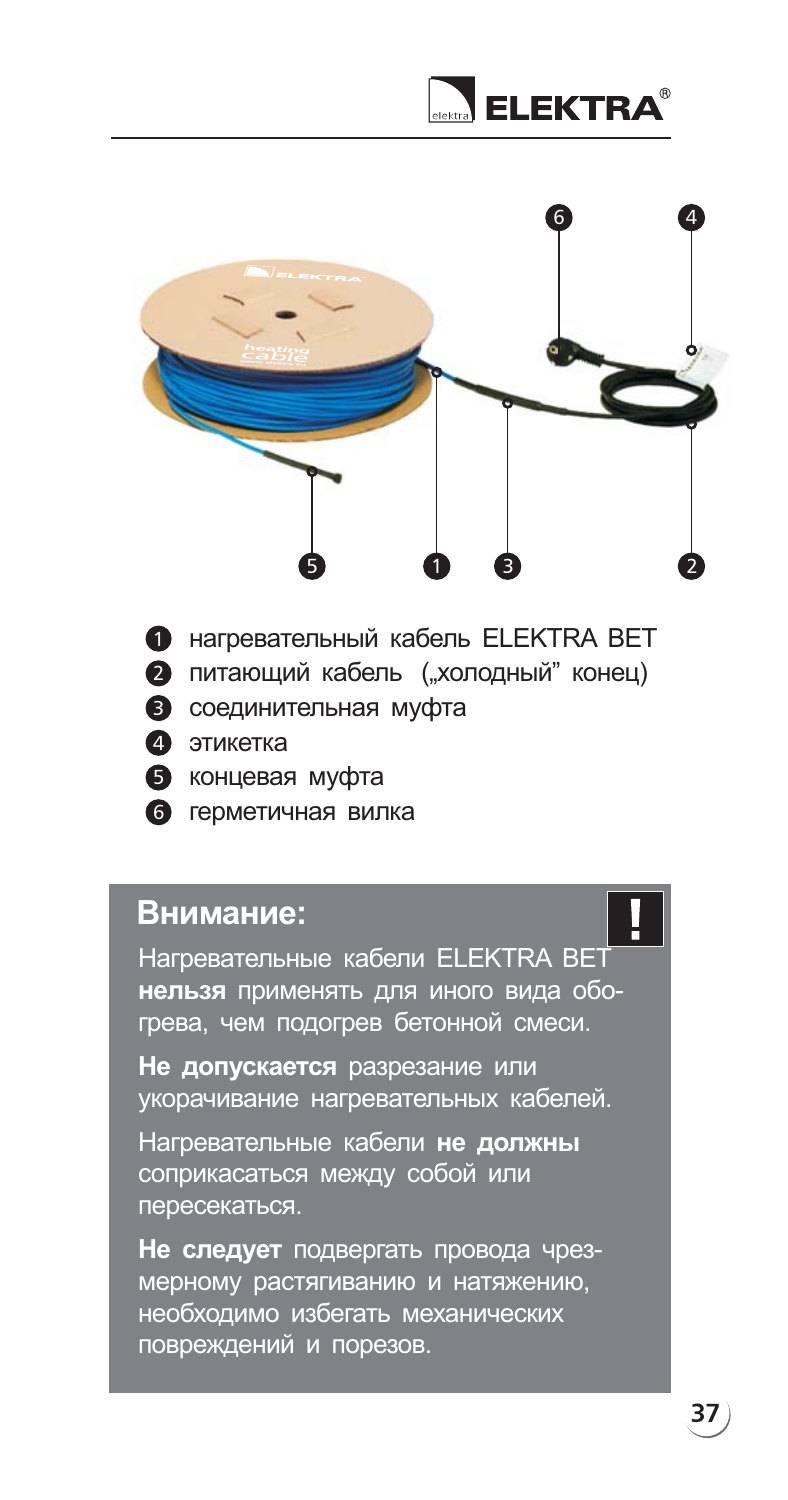### Общая информация

Заливка бетона при минусовой температуре возможна только при использовании теплой смеси.

Для подогрева бетона, заливающегося и отвердевающего при отрицательных температурах, определяют нагревательную мощность на м<sup>2</sup> поверхности в зависимости от:

- применения тентов из брезента, плёнки илинетканых материалов, закрывающих опалубку или поверхность бетона от ветра
- применения теплоизоляции, уменьшающей теплопотери с поверхности бетона
- материалаопалубки (фанера, сталь)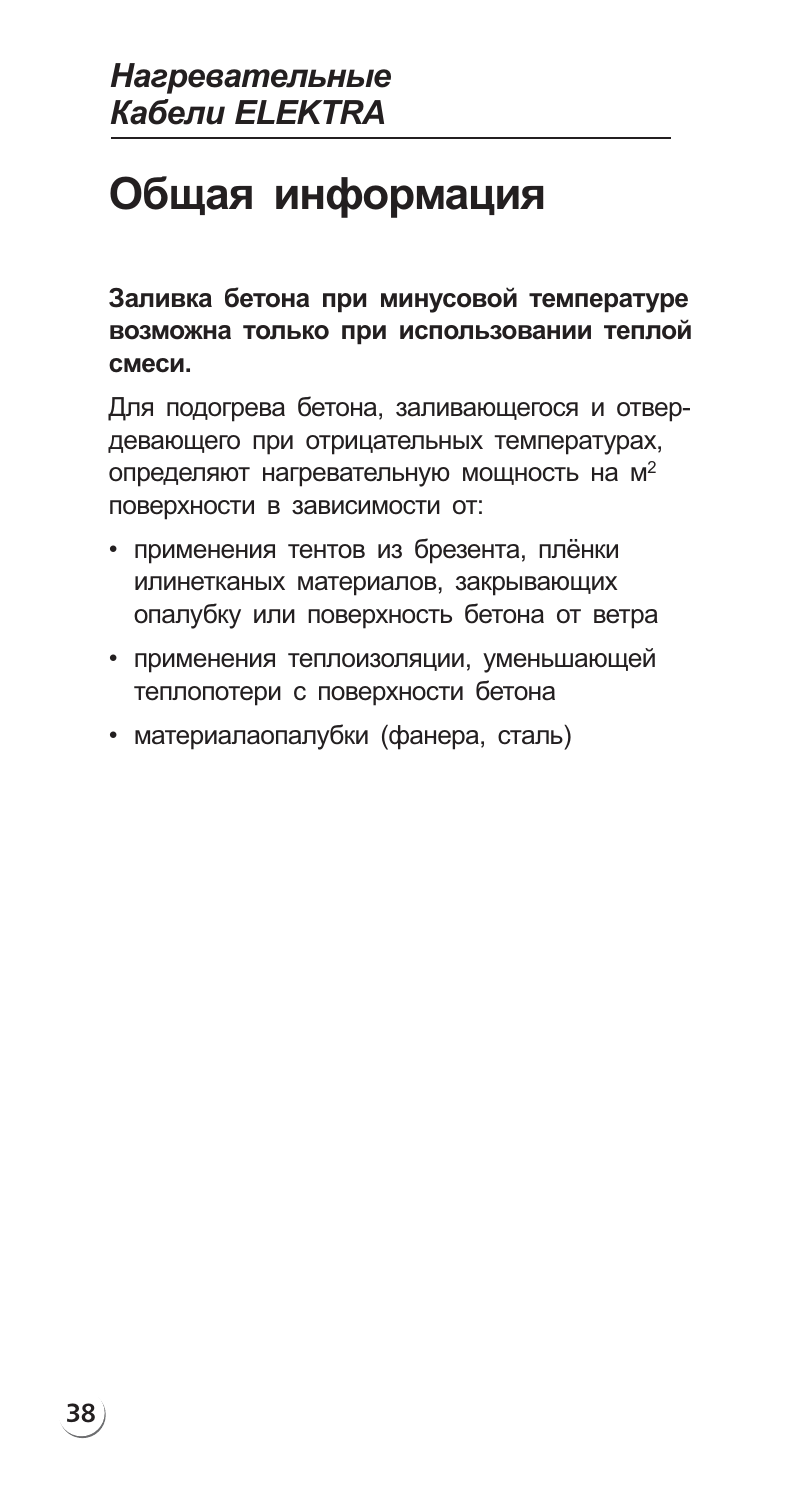

#### Предлагаемая мощность нагревательных кабелей на м<sup>2</sup> обогреваемой поверхности бетонного элемента

| Тип<br>опалубки | Способ<br>защиты<br>поверхности<br>бетона от<br>теплопотерь                                             | Единичная<br>МОЩНОСТЬ<br>[Br/m <sup>2</sup> ] | Øаг<br>укладки<br>кабеля<br>[CM] |
|-----------------|---------------------------------------------------------------------------------------------------------|-----------------------------------------------|----------------------------------|
| фанера          | <b>ТЕПЛОИЗОЛЯЦИЯ</b><br>толщиной 50 мм,<br>покрытая брезентом,<br>фольгой или<br>нетканым<br>материалом | 75                                            | 50                               |
| сталь           | <b>ТЕПЛОИЗОЛЯЦИЯ</b><br>толщиной 50 мм,<br>покрытая брезентом,<br>фольгой или<br>нетканым<br>материалом | 100                                           | 40                               |
| фанера          | без защиты                                                                                              | 150                                           | 25                               |
| сталь           | без защиты                                                                                              | 200                                           | 20                               |

Наиболее подверженыпромерзанию зоны стыка свежей заливки с уже выполненным бетонным элементом. Здесь рекомендуется уменьшать указанный в таблице шаг укладки вдвое.

Негативное влияние замерзшихбетонных элементов на свежую заливку можно ограничить путём:

- применения бетонной смеси с температурой мин. +15°С
- зональное размораживание промерзшего бетонного элемента горячим воздухом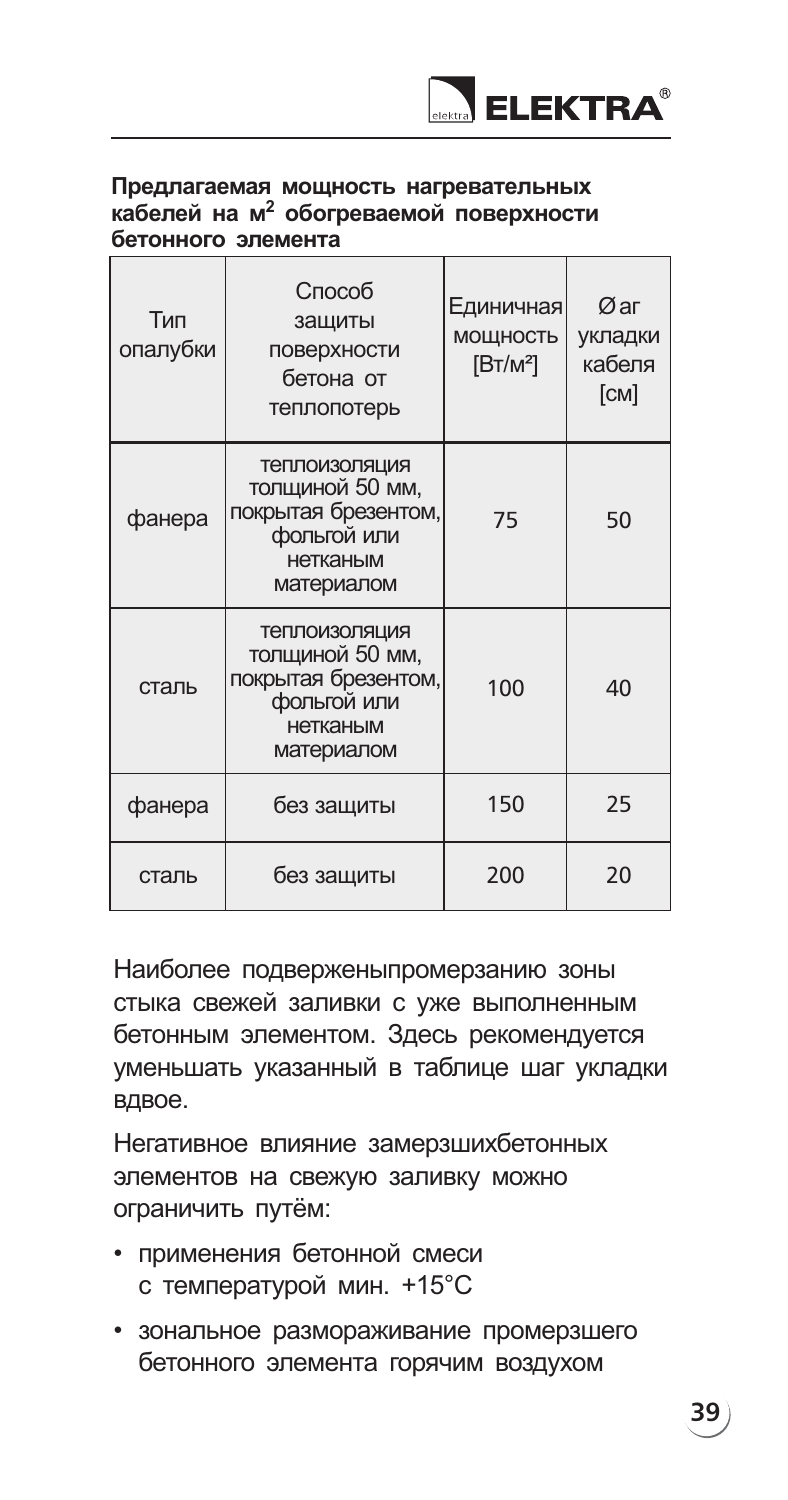# Расчёт поверхности бетонного элемента

Поверхность столба, балки, опоры, которые мы хотим обогревать, полагается рассчитать. умножая их окружность/периметр на высоту (длину).

В бетонных стенах нагревательные кабели полагается укладывать по обеим её сторонам.

В перекрытиях, в которых есть только нижняя арматура, нагревательные кабели следует укладывать на нижнем армировании, а верхняя поверхность перекрытия должна быть прикрыта, по крайней мере, тентом.

Верхние части перекрытия, лежащие на столбах или выполненные ранее бетонные элементы, а значит, уже успевшие значительно остыть, особо подвержены промерзанию. В этих местах полагается уменьшить шаг укладкинагревательных кабелей.

Перекрытия, толщина которых превышает 25см, рекомендуется обогревать не только по нижней, но и по верхней арматуре, если таковая есть.

Если такой возможности нет, на перекрытие рекомендуется уложить теплоизоляцию.

Нагревательные кабели на поверхностях бетонного элемента должны быть размещены симметрично (насколько это возможно). Это положительно влияет на равномерное распределение температур, а значит, не приводит к возникновению натяжений.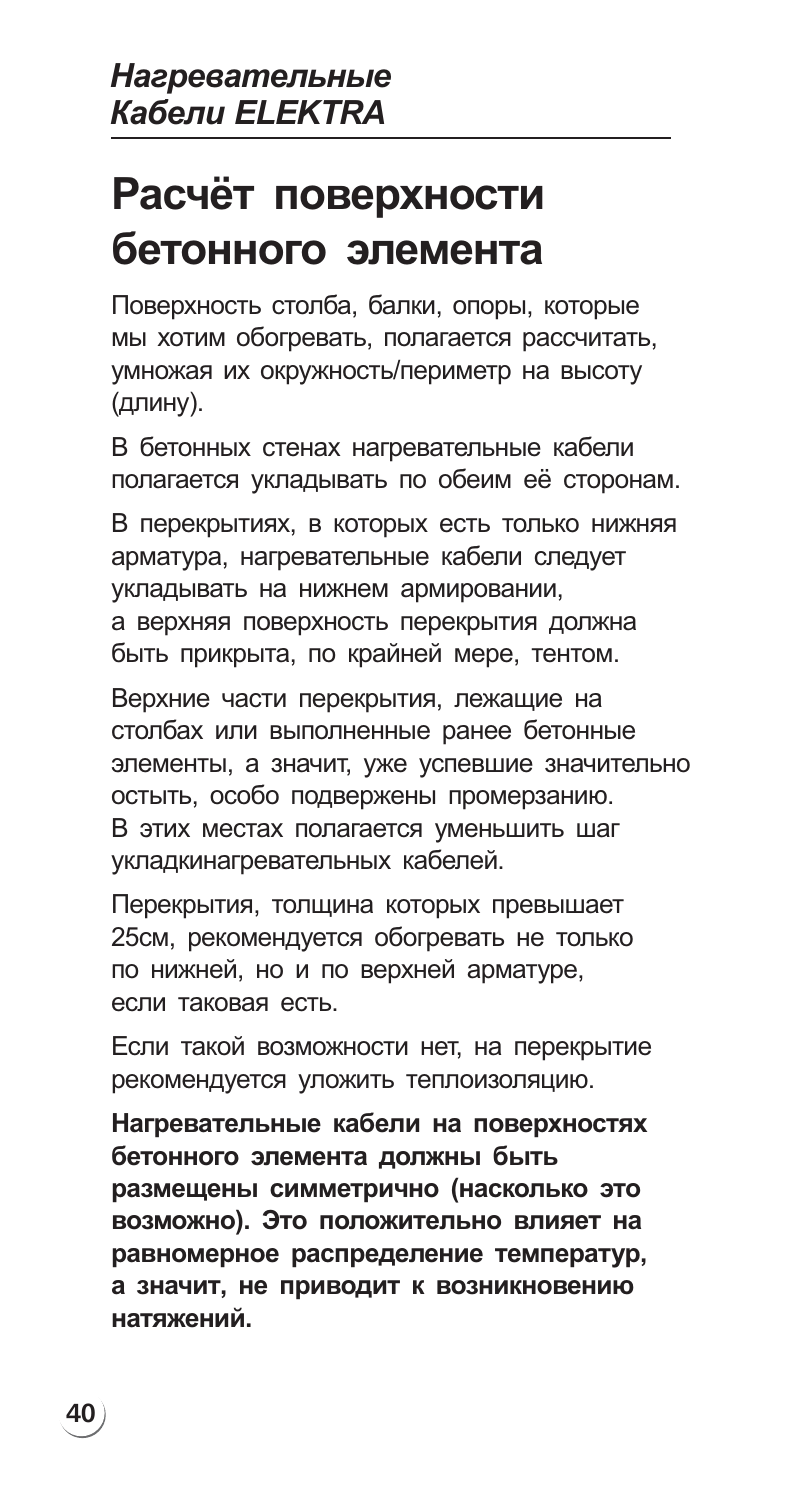

нагревательных кабелей в бетонной колонне.

 $\sum_{\text{electra}}$  ELEKTRA<sup>®</sup>

В балках или опорах должно использоваться не менее 4-х кабелей. При монтаже кабеля в колонне необходимо соблюдать осевую симметрию.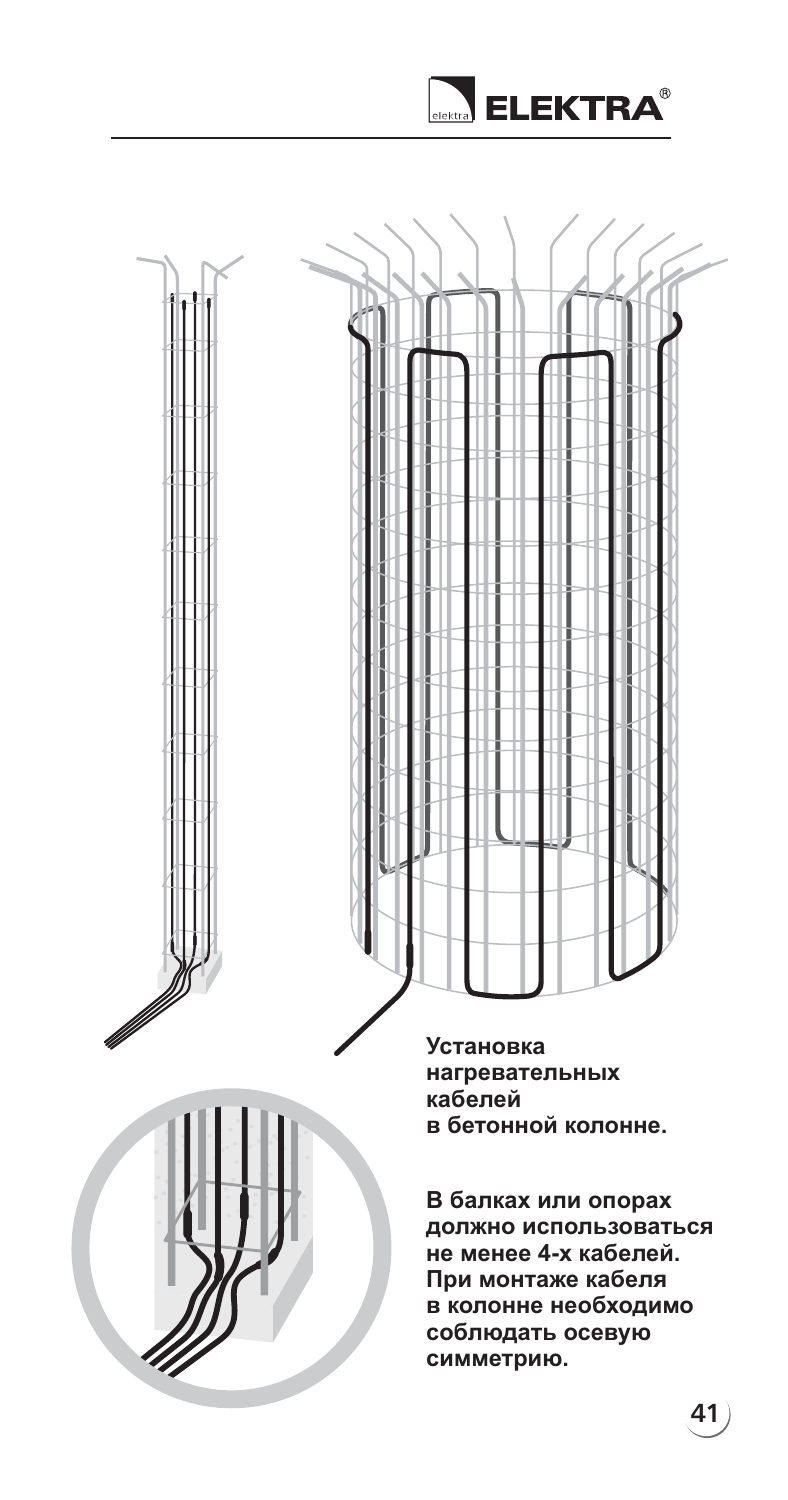#### *Íàãðåâàòåëüíûå Êàáåëè ELEKTRA*



Размещение нагревательных кабелей в перекрытии с нижним армированием, с опорой на ранее возведенную бетонную стену

#### **Монтаж**

#### **Внимание:**

Нагревательные кабели перед их инсталляцией должны храниться в плюсовой температуре, чтобы во время прокладки сохранилась их гибкость.

Нагревательные кабели ELEKTRA BET монтируются к арматуре или другим элементам жесткости строительной конструкции. Требуется соблюдать шаг укладки кабеля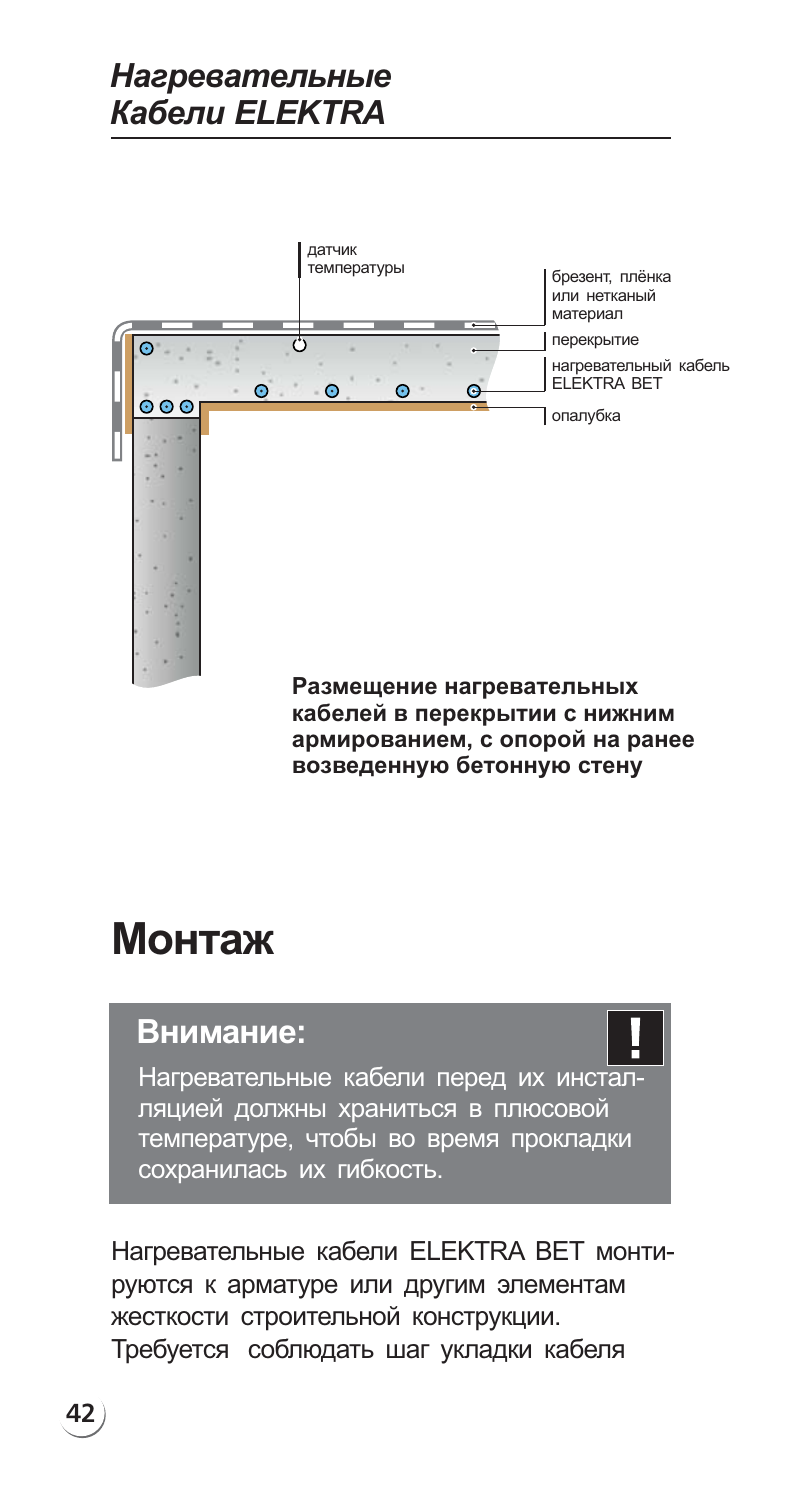

в соответствии с проектом. Расстояние между кабелем и опалубкой не должно быть менее **25мм** 

#### **Внимание:**

Нагревательные кабели могут пересекать конструкционное армирование, но не могут идти вдоль арматуры на расстоянии меньшем, чем требуемая толщина защиты арматурного прута.

Для крепления кабеля применяются кабельные хомуты/стяжки из пластмассы шириной мин. 2,5мм. Расстояние между стяжками должно быть не более 30см.

# Проверка

Чтобы убедиться, что нагревательный кабель не повреждён во время крепления к арматуре, полагается выполнить измерения:

- сопротивление токопроводящей жилы
- сопротивление изоляции.



Измерение сопротивления токопроводящей жилы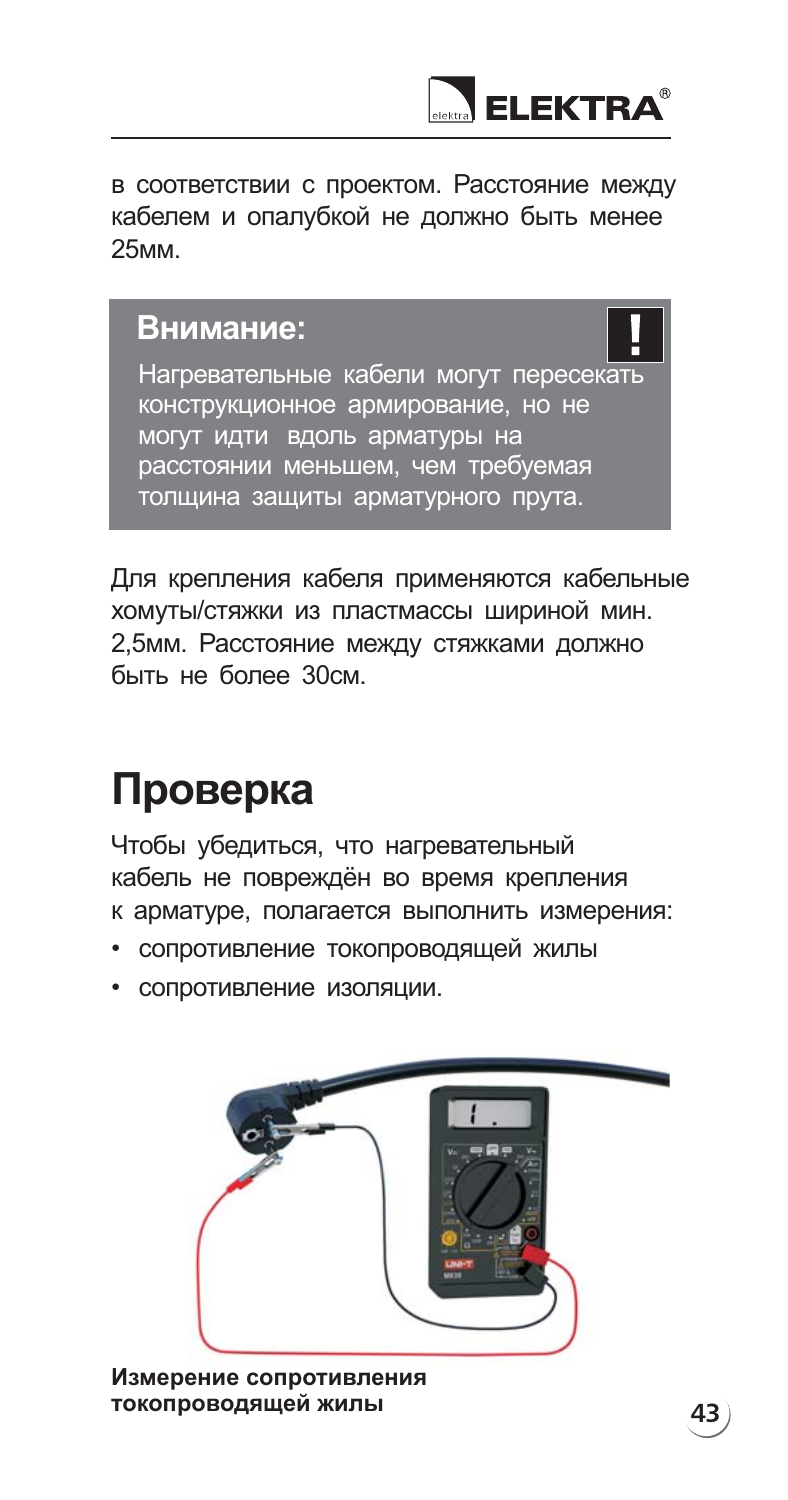#### **Нагревательные** Кабели ELEKTRA



Измерение сопротивления изоляции

Результат измерения сопротивления нагревательной жилы не должен отличаться от значения, указанного на номинальной табличке более чем -5, +10%.

Сопротивление изоляции нагревательного кабеля, измеряемое прибором с номинальным напряжением 1000В (мегомметр), не должно быть меньше, чем  $50M\Omega$ .

После укладки бетонной смеси, измерения полагается повторить, чтобы убедиться, не был ли повреждён кабель во время бетонирования.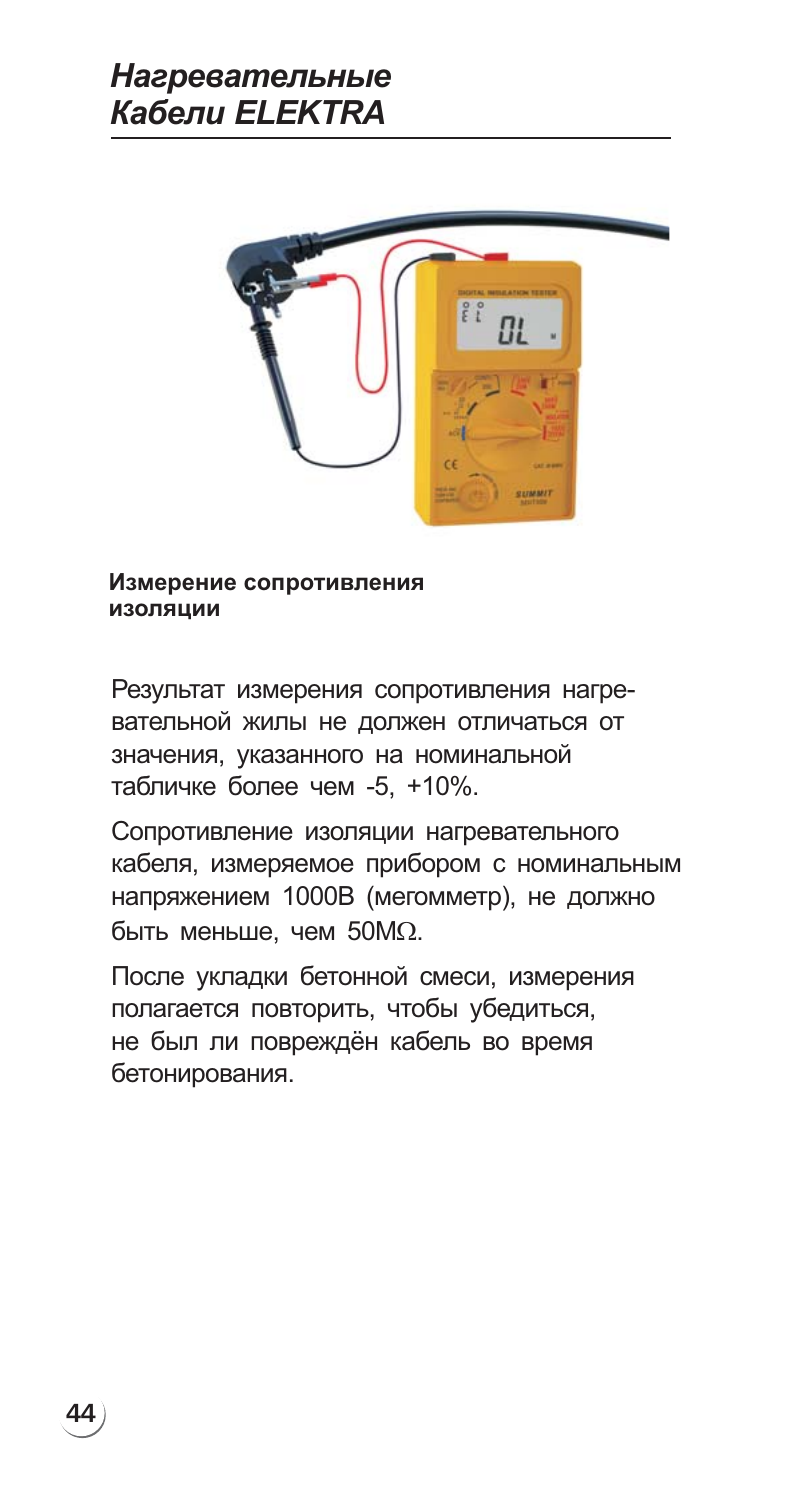

# **Управление**

Для управления кабелями BET рекомендуется использовать терморегулятор ЕТІ 1544. Терморегулятор измеряет температуру бетонной смеси при помощи датчика температуры. Включает систему подогрева, когда температура бетона упадёт, например, ниже 10°С, а выключает, когда данная температура будет достигнута.

К терморегулятору при помощи контактора можно подключить такое количество нагревательных комплектов, суммарная мощность которых не превышает допустимую по выделенной мощности. Однако, использовать один терморегулятор на группу кабелей можно только в том случае, если кабели **находятся в одинаковых** условиях.





Терморегулятор ETI 1544 **и датчик температуры ETF-144/99**

- - **1** нагревательные кабели ELEKTRA BET
	- 2 датчик температуры для установки в бетон
- **3** удлинители
- **ввод питания**
- **Э** герметичные розетки
- 6 вводной автоматический выключатель
- 7 автоматический выключатель для контуров обогрева
- **8** контактор
- 9 Y30
- 10 автоматический выключатель
	- для терморегулятора
- $\Phi$  терморегуляторы ETI 1544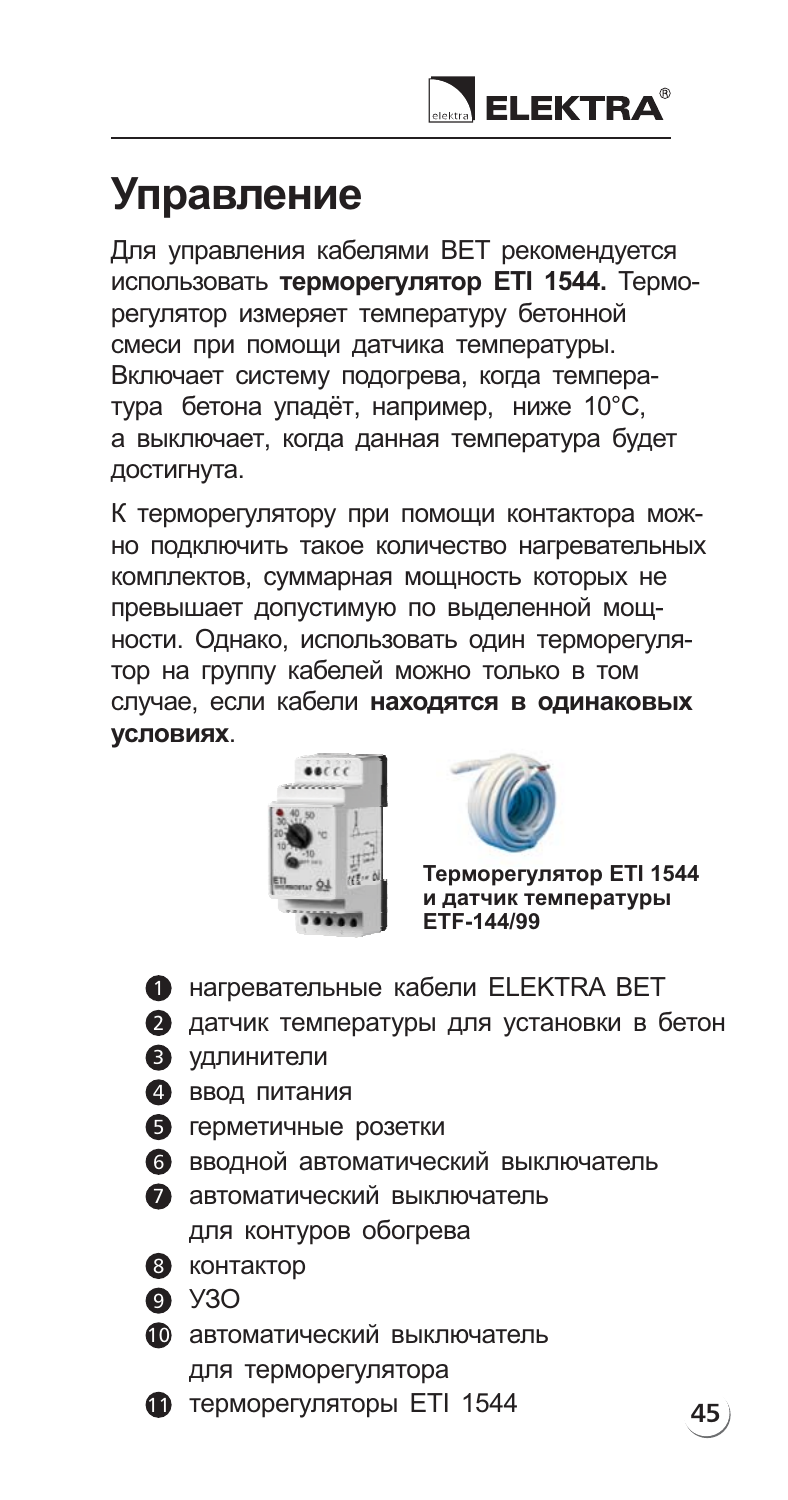Нагревательные *Êàáåëè ELEKTRA*

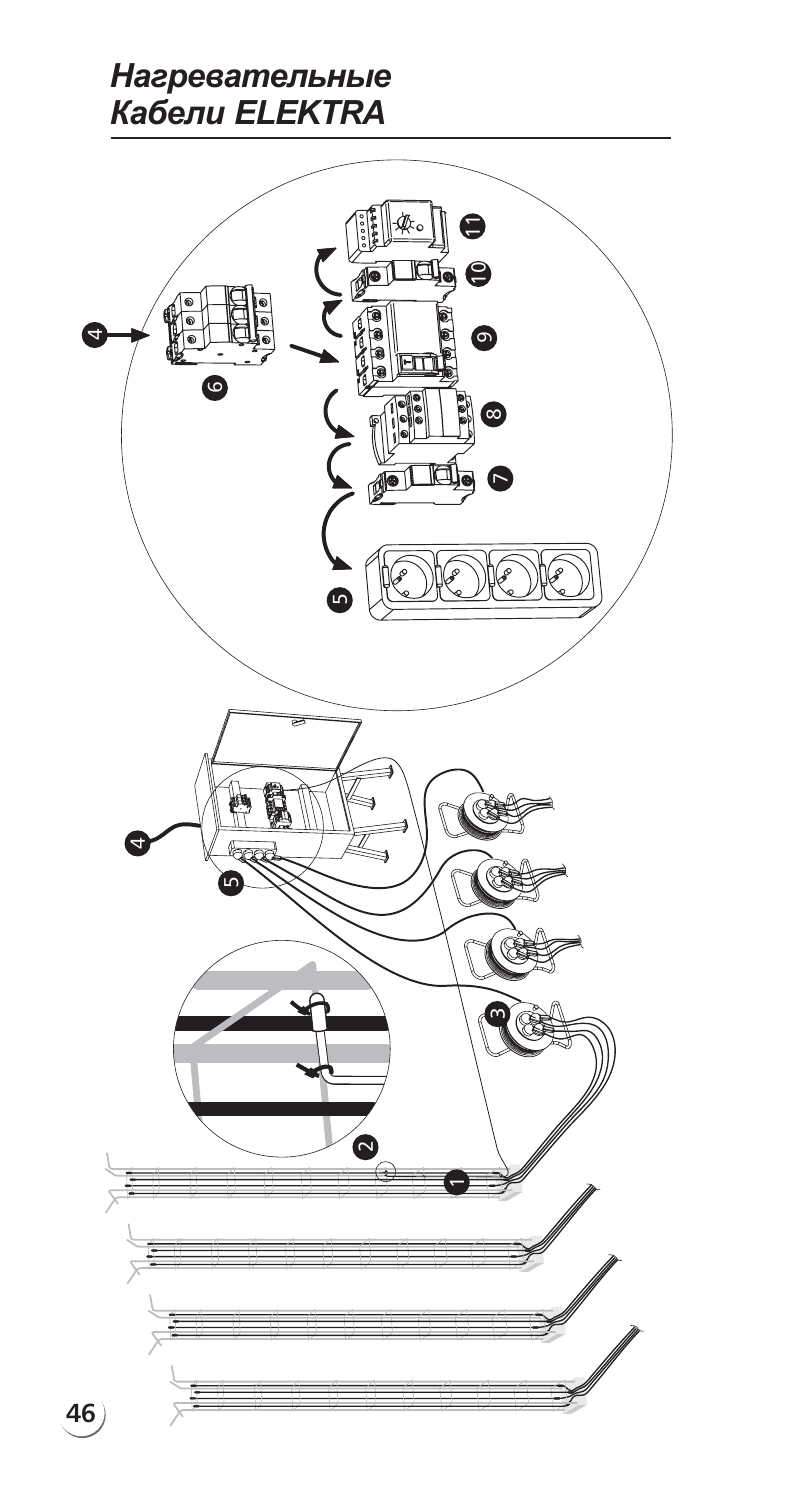

# Установка датчика температуры

Провод датчика температуры фиксируется на арматуре кабельными хомутами/вязальной проволокой. Датчик температуры требуется размещать максимально близко к поверхности бетонного элемента, между нагревательными кабелями. В перекрытиях, в которых нагревательные кабели уложены на нижнем армировании, датчик температуры требуетсяразмещать сразу же под поверхностью перекрытия.

Кабель датчика температуры можно продлить до 50м установочным кабелем с сечением  $2x1,5mm^2$ .

## Защита от поражения электрическим током

Система подогрева бетона должна быть оборудована дифференциальным автоматическим выключателем с чувствительностью  $\Delta \leq 30$  MA.

# Эксплуатация

Подогрев бетона включается по показаниям терморегулятора. Подогрев бетонной смеси начинают еще в процессе заливки, т.к. нельзя допускать охлаждения тёплой бетонной смеси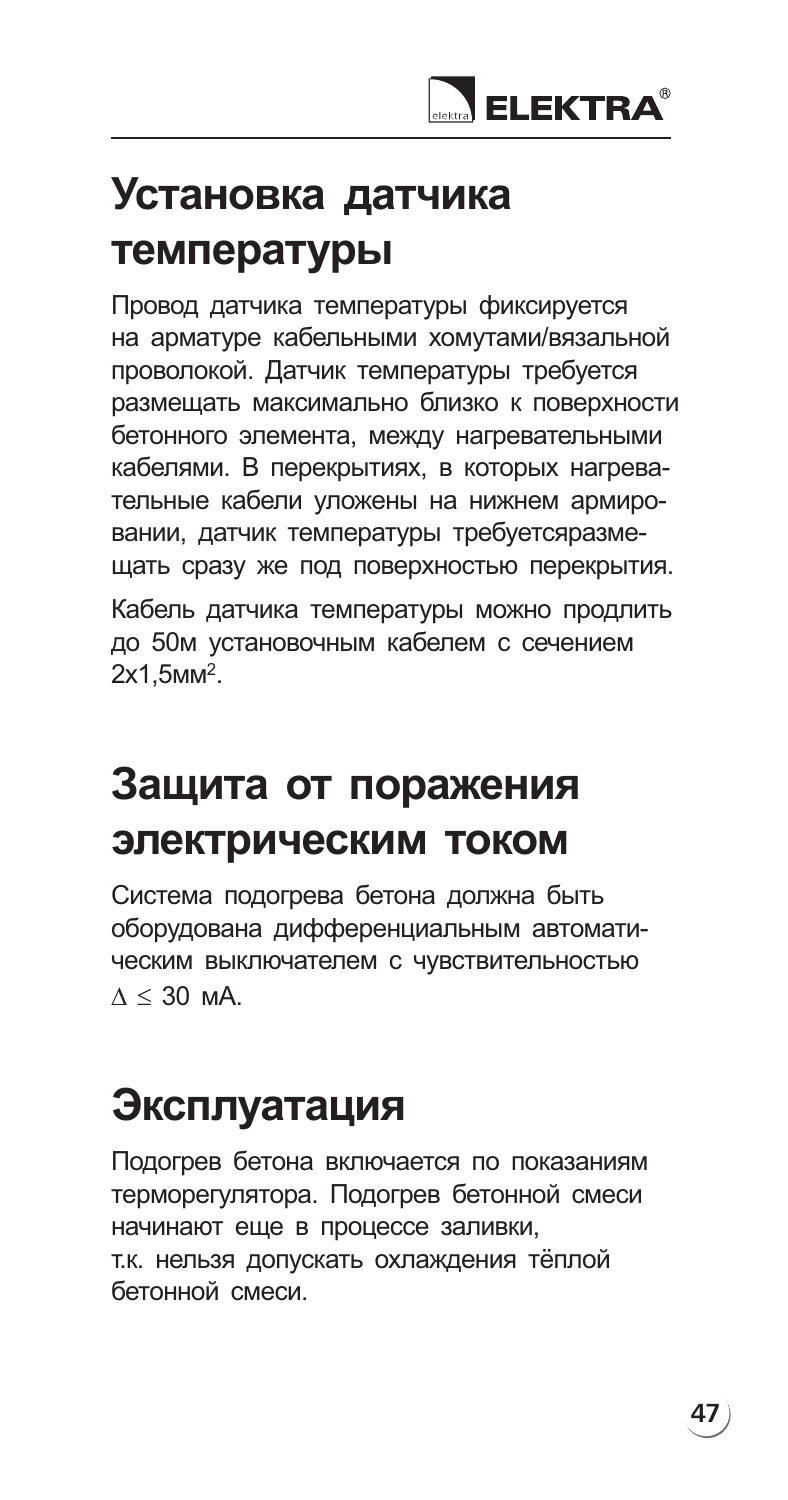#### Внимание:

После окончания процесса отвердевания бетона требуется отключить питание и отрезать питающие кабели. Нагревательные кабели остаются в бетоне. Терморегулятор можно использовать вторично.

Ц

#### Внимание:

Демонтаж опалубок производится только после окончания нагрева и постепенного охлаждения бетонного элемента. Внезапное охлаждение элемента может вызвать рост натяжений в бетоне.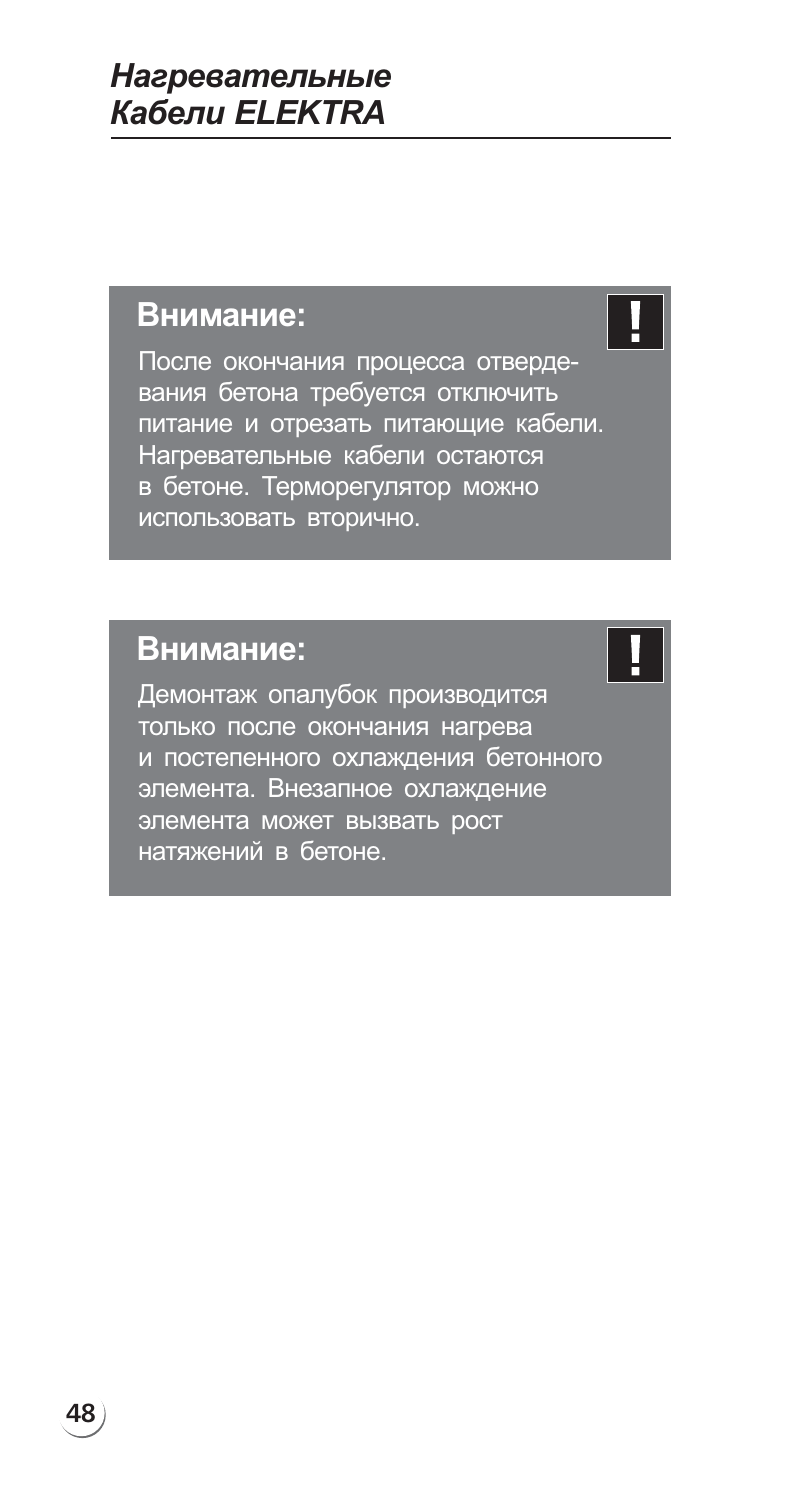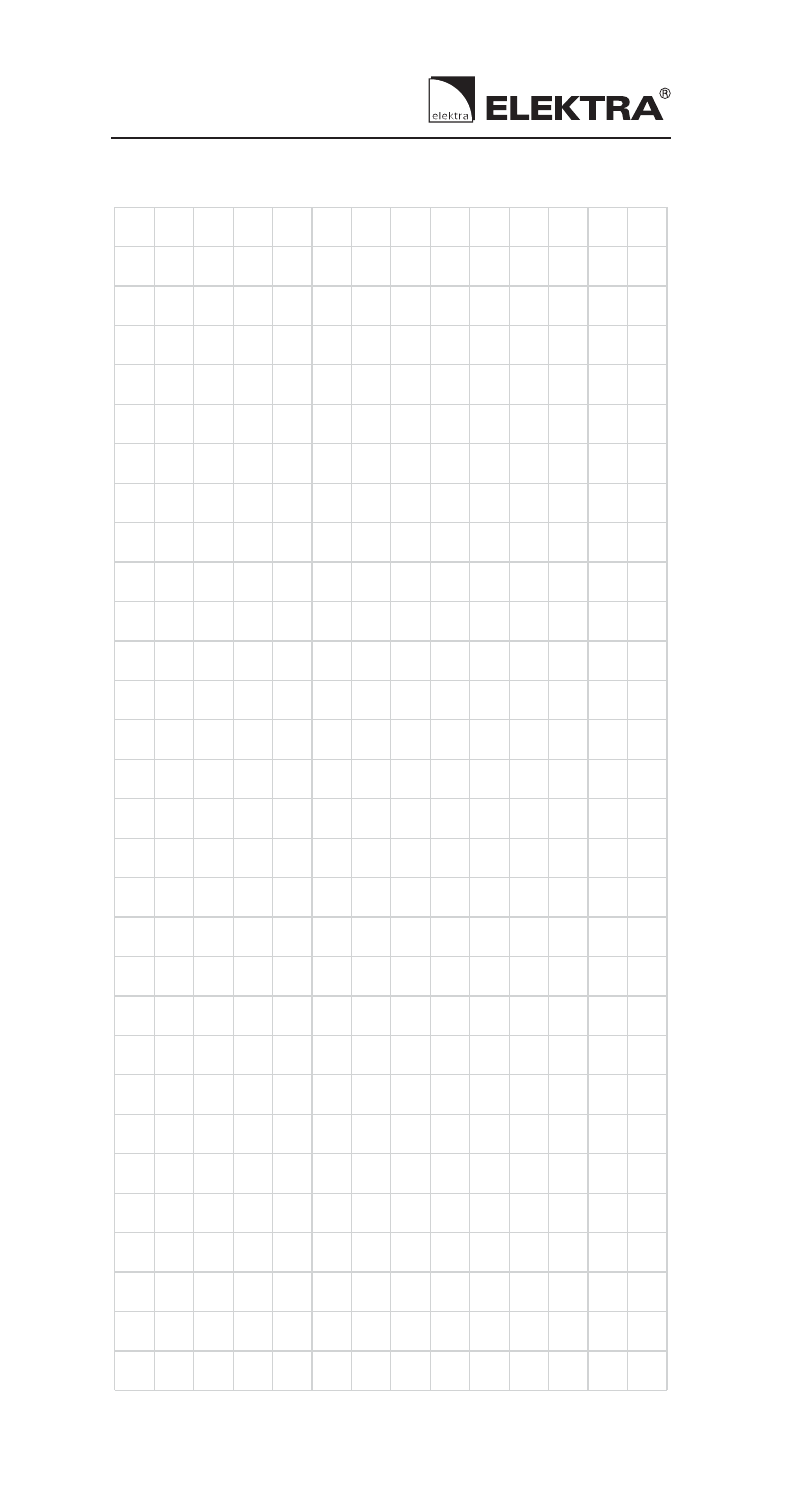# Нагревательные<br>Кабели ELEKTRA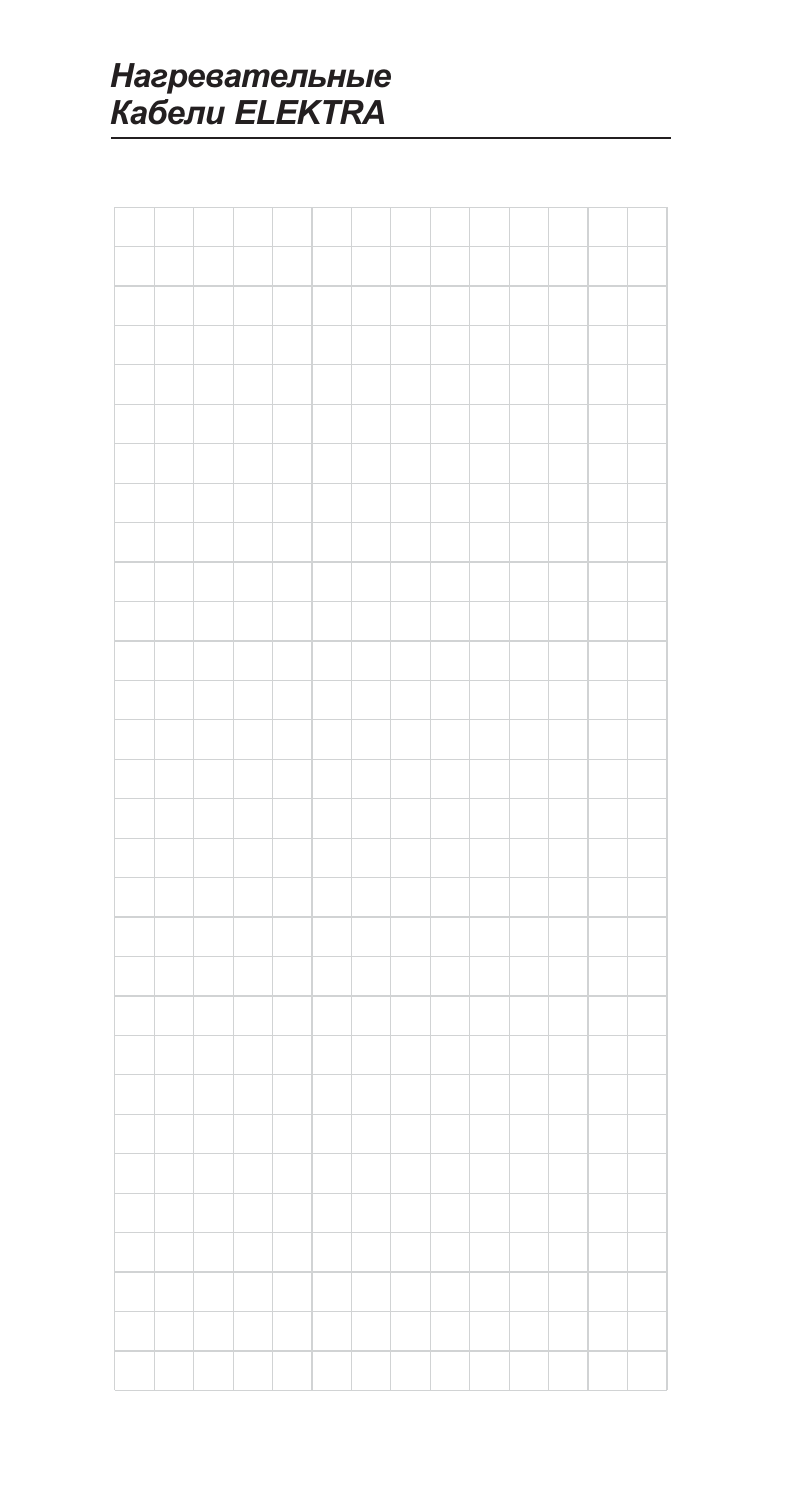